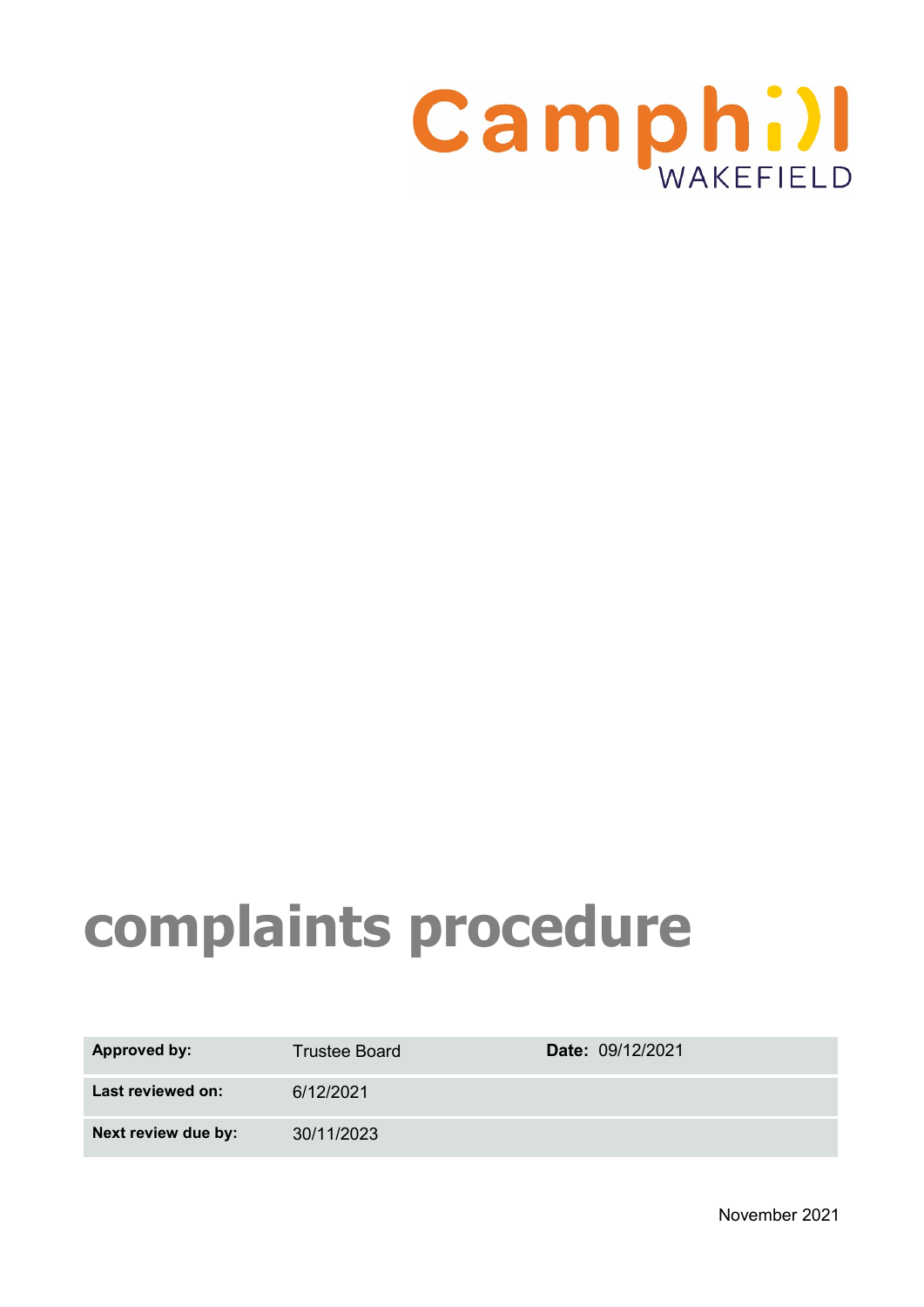## **Contents**

|    | <b>Procedure for Dealing with General Complaints</b>                                    | $\boldsymbol{3}$ |
|----|-----------------------------------------------------------------------------------------|------------------|
|    | <b>Camphill Wakefield Complaints Procedure</b>                                          | 4                |
| 1. | STAGE ONE – dealing with informal complaints and concerns                               | 6                |
| 2. | STAGE TWO -Formal consideration by the CEO (or other appropriate person)                | 7                |
| 3. | STAGE THREE – Formal consideration by a Panel of Trustees (or other designated Trustee) | 8                |
| 4. | <b>STAGE FOUR -Formal Consideration by the Chair of Trustees</b>                        | 9                |
| 5. | <b>Closure of Complaints</b>                                                            | 11               |
| 6. | <b>Unreasonably Persistent Complainants</b>                                             | 13               |
|    | Procedure for Dealing with Unreasonably Persistent Complainants                         | 14               |
|    | Deciding whether a complainant should be deemed an unreasonably persistent complainant  | 15               |
|    | Action to be taken where a complainant is deemed an unreasonably persistent complainant | 15               |
|    | Approach for Dealing with Complaints about Camphill Wakefield Trustees                  | 16               |
|    | <b>STAGE TWO COMPLAINT FORM</b>                                                         | 18               |
|    | <b>STAGE THREE COMPLAINT FORM</b>                                                       | 21               |
|    | <b>STAGE FOUR COMPLAINT FORM</b>                                                        | 23               |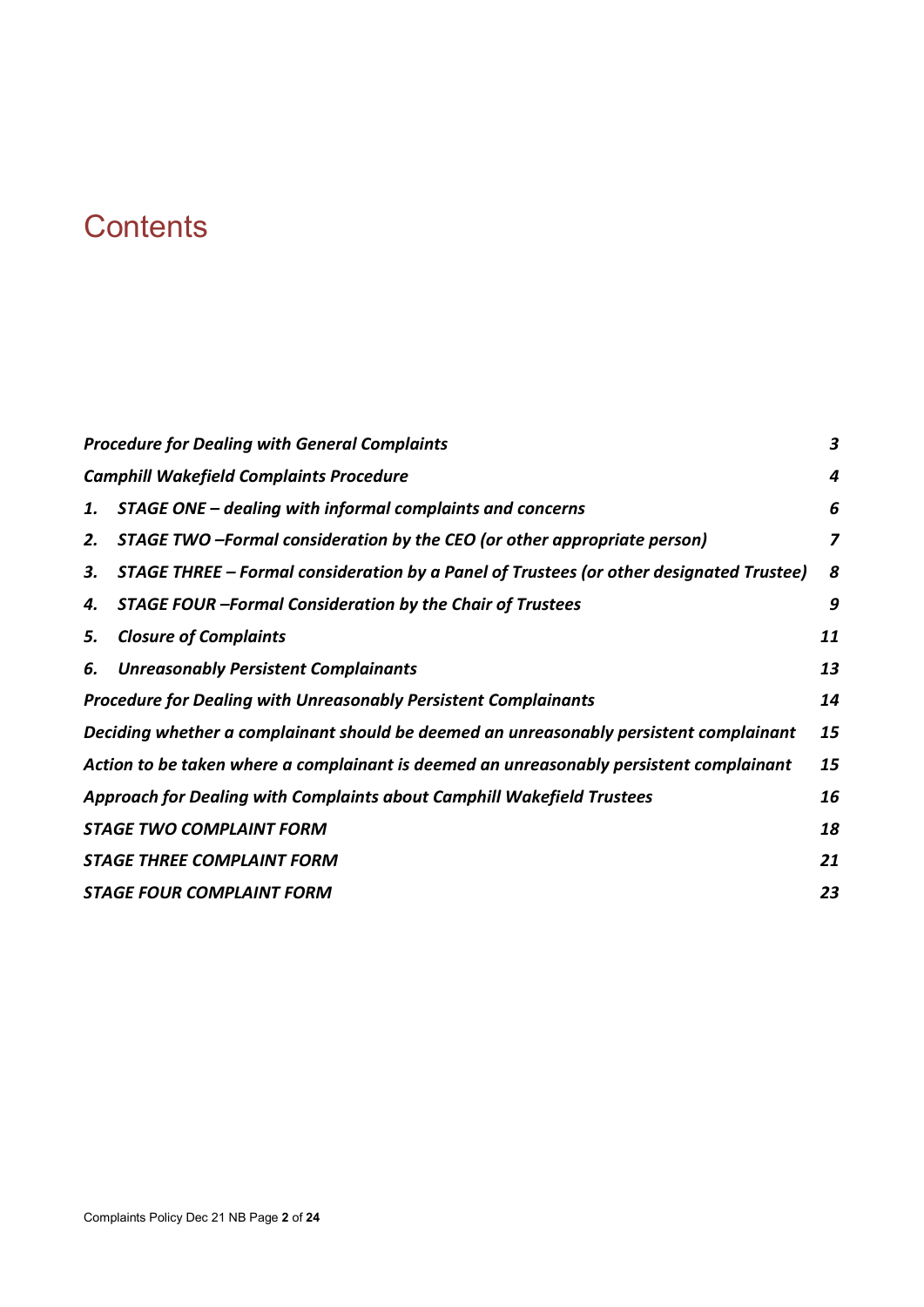## <span id="page-2-0"></span>**Procedure for Dealing with General Complaints**

Each stage should be completed before progressing to the next stage.

## **Stage 1 (informal) - Pre-complaint**

Expression of concern is raised with member of staff.

If the complainant is not satisfied, proceed to formal stages.

## **Stage 2 (formal) - CEO Investigation**

Complainant submits "Stage 2 Complaint Form" within 3 months of the incident (proceed to stage 3 if about the CEO). CEO/Designated Member of Staff carries out an investigation and reports outcome in writing to complainant.

If the complainant is not satisfied, proceed to Stage 3.

## **Stage 3 (formal) - Trustee Investigation**

Complainant submits "Stage 3 Complaint Form" within 10 days of receiving Stage 2 response. Chair of Trustees or Designated Trustee carries out an investigation and reports outcome in writing to complainant.

If the complainant is not satisfied, proceed to Stage 4.

## **Stage 4 (formal) - Complaints Hearing**

Complainant submits "Stage 4 Complaint Form" within 10 Camphill Wakefield days of receiving Stage 3 response.

The complaint is heard by a Panel of Trustees.

There is no further right of appeal. If the complainant considers that the complaints procedure has not been followed correctly, they may contact their Local Authority, the Education Funding Authority or Care Quality Commission

Complaints Policy Dec 21 NB Page **3** of **24**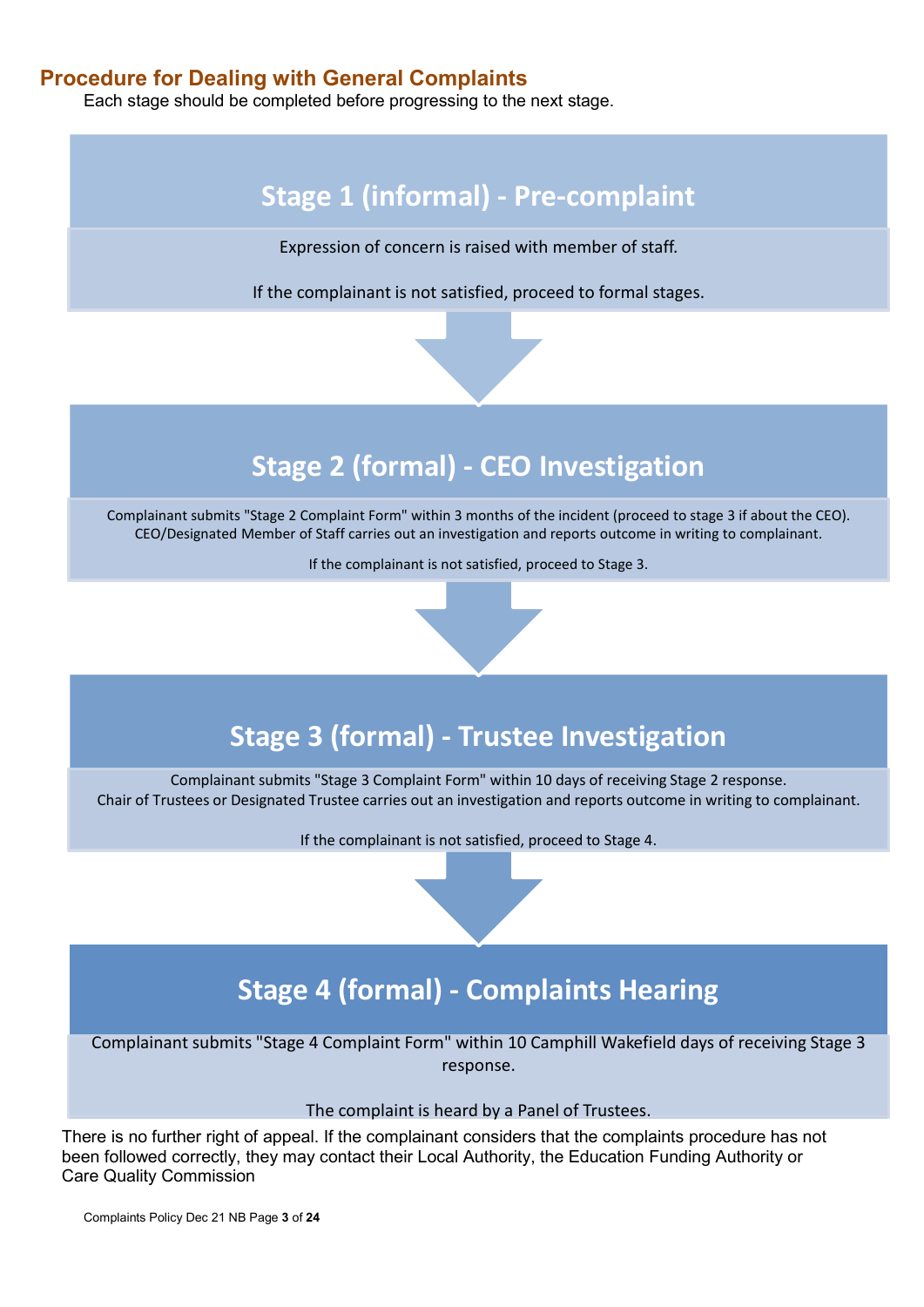## <span id="page-3-0"></span>**Camphill Wakefield Complaints Procedure**

#### **Introduction**

Camphill Wakefield has a duty to establish a procedure for dealing with general complaints relating to aspects of the Camphill Wakefield and to ensure these are publicised to parents and others.

This procedure will apply to most general complaints received by the Camphill Wakefield. However, some complaints are subject to separate statutory procedures instead of the general complaints procedure, for grievances by Camphill Wakefield staff. These are the subject of separate complaints procedures. Copies of these procedures can be obtained from the Camphill Wakefield.

#### **General Principles**

- The aim of this procedure is to balance the rights and responsibilities of students, parents and Camphill Wakefield staff and to recognise that responsibilities rest with each of these.
- Camphill Wakefield's need to be clear about the difference between a concern and a complaint. Taking informal concerns seriously at the earliest stage will reduce the numbers that develop into formal complaints. However, formal complaints should always follow the complaints procedure.
- The underlying principle is that concerns ought to be handled, if at all possible, without the need for formal procedures. The requirement to have a complaints procedure need not in any way undermine efforts to resolve the concern informally. In most cases, a tutor will receive the first approach. It would be helpful if staff were able to resolve issues on the spot.

At each stage in the procedure, Camphill Wakefield will want to keep in mind ways in which a complaint can be resolved. It might be sufficient to acknowledge that the complaint is valid in whole or in part. In addition, it may be appropriate to offer one or more of the following:

- − an apology;
- − an explanation;
- − an admission that the situation could have been handled differently or better;
- − an assurance that the event complained of will not recur;
- − an explanation of the steps that have been taken to ensure that it will not happen again;
- − an undertaking to review Camphill Wakefield policies in light of the complaint.

It would be useful if complainants were encouraged to state what actions they feel might resolve the problem at any stage. An admission that the Camphill Wakefield could have handled the situation better is not the same as an admission of negligence.

- The complaints procedure should be easily accessible and well publicised.
- Complaints should be dealt with as quickly as possible, consistent with fairness to all.
- Dates and times of conversations should always be recorded and made available to investigators, as necessary. It is best practice to take minutes of meetings and discussions.
- A complaint is not part of any staff disciplinary process. Staff who may be questioned as part of a complaints procedure must be treated fairly and have an opportunity to put their case forward. They should be offered support in dealing with any investigation into a complaint.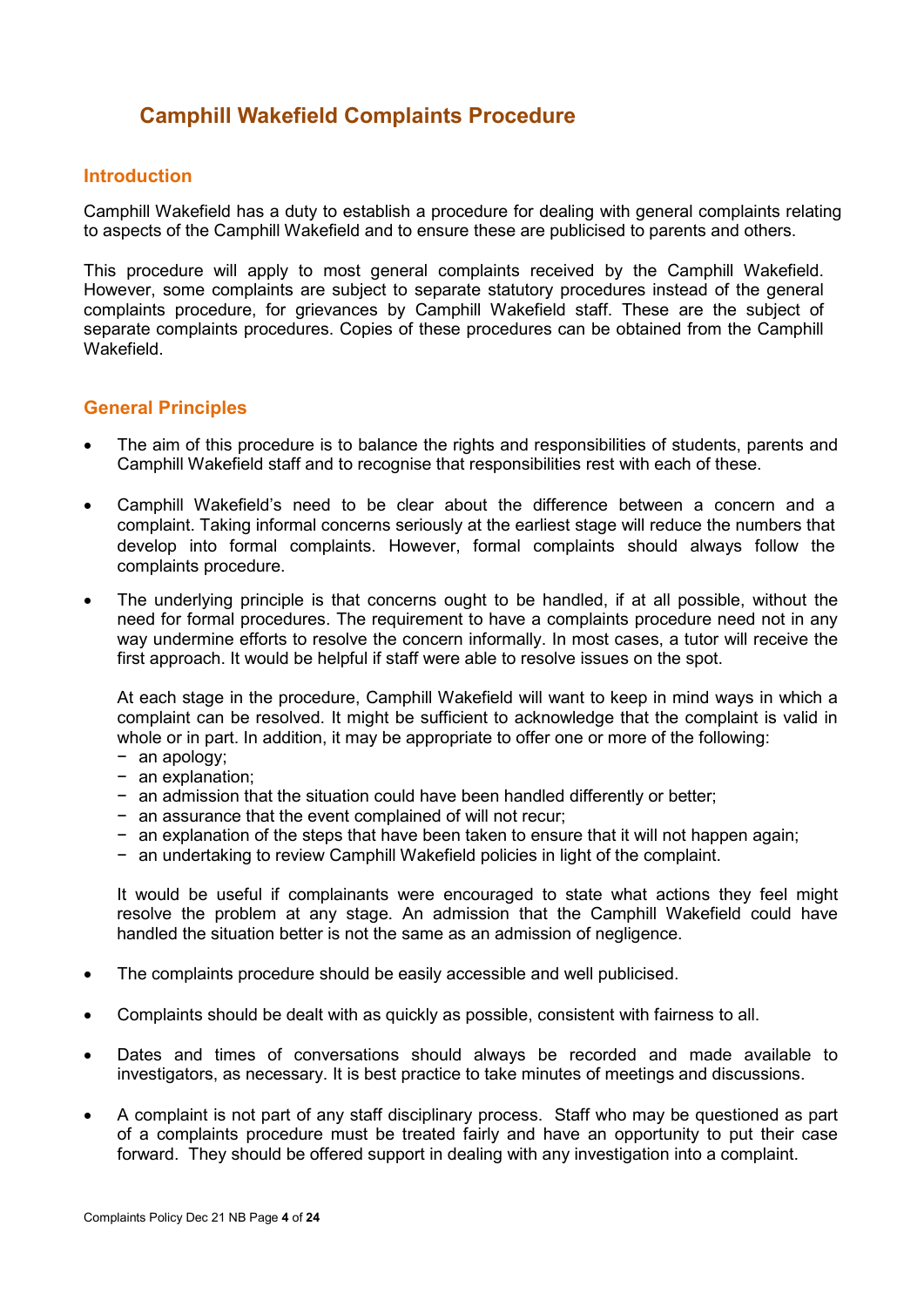- Any member of staff who is complained about will have the opportunity to respond to the complaint during the investigation and will be able to see any response sent as a result of the investigation. If, however, during the course of considering a complaint, the Camphill Wakefield Council concludes that disciplinary procedures should be initiated, Trustees will consider this as a separate action, as there is an entirely separate procedure for Camphill Wakefield to follow in terms of dealing with staff disciplinary matters.
- Confidentiality must be maintained at all times. All conversations and correspondence must be treated with discretion. Parents must feel confident a complaint will not disadvantage their child. Anonymous complaints should be disregarded unless someone else can substantiate the complaint. All parties to a complaint will need to accept that some sharing of information will be inevitable if the complaint is to be investigated fully. However, the sharing of information should be kept to a minimum so not to compromise subsequent stages of the complaints process.
- All staff and Trustees should have the opportunity to take part in training to raise awareness of the Camphill Wakefield's procedures and to develop their skills in dealing with people who wish to complain.
- All complaints should be recorded and monitored to allow any lessons to be learned by the Camphill Wakefield.

#### **Cut-off Limits**

It is expected that complaints will be received as soon as possible after an incident arises; the procedure suggests that this should be within 3 months of the incident occurring unless there are mitigating circumstances. If a complainant wishes to escalate a complaint to the next stage this should also be done in a timely manner; the procedure suggests that this should be within 10 working days following receipt of the response from the previous stage.

Exceptions will be considered if a valid reason is provided; otherwise the complaint will be closed at the end of the last stage reached.

#### **Serial or Persistent Complaints**

If properly followed, the complaints procedure will limit the number of complaints that become protracted. However, there will be occasions when, despite all stages of the procedures having been followed, the complainant remains dissatisfied. If the complainant tries to reopen the same issue, the Chair of the Camphill Wakefield Council is able to inform them in writing that the procedure has been completed and that the matter is now closed. If the complainant writes again on the same issue, then the correspondence may be recognised as 'serial' or 'persistent' and there will be no obligation on the part of the Camphill Wakefield to respond. It is important to note however that, should the complainant raise an entirely new, separate complaint, it must be responded to in accordance with the complaints procedure. In this circumstance it is not the complainant who is marked as 'serial' or 'persistent'; it is the complaint.

Separately, there is a procedure for dealing with unreasonably persistent complainants appended to this Complaints Procedure.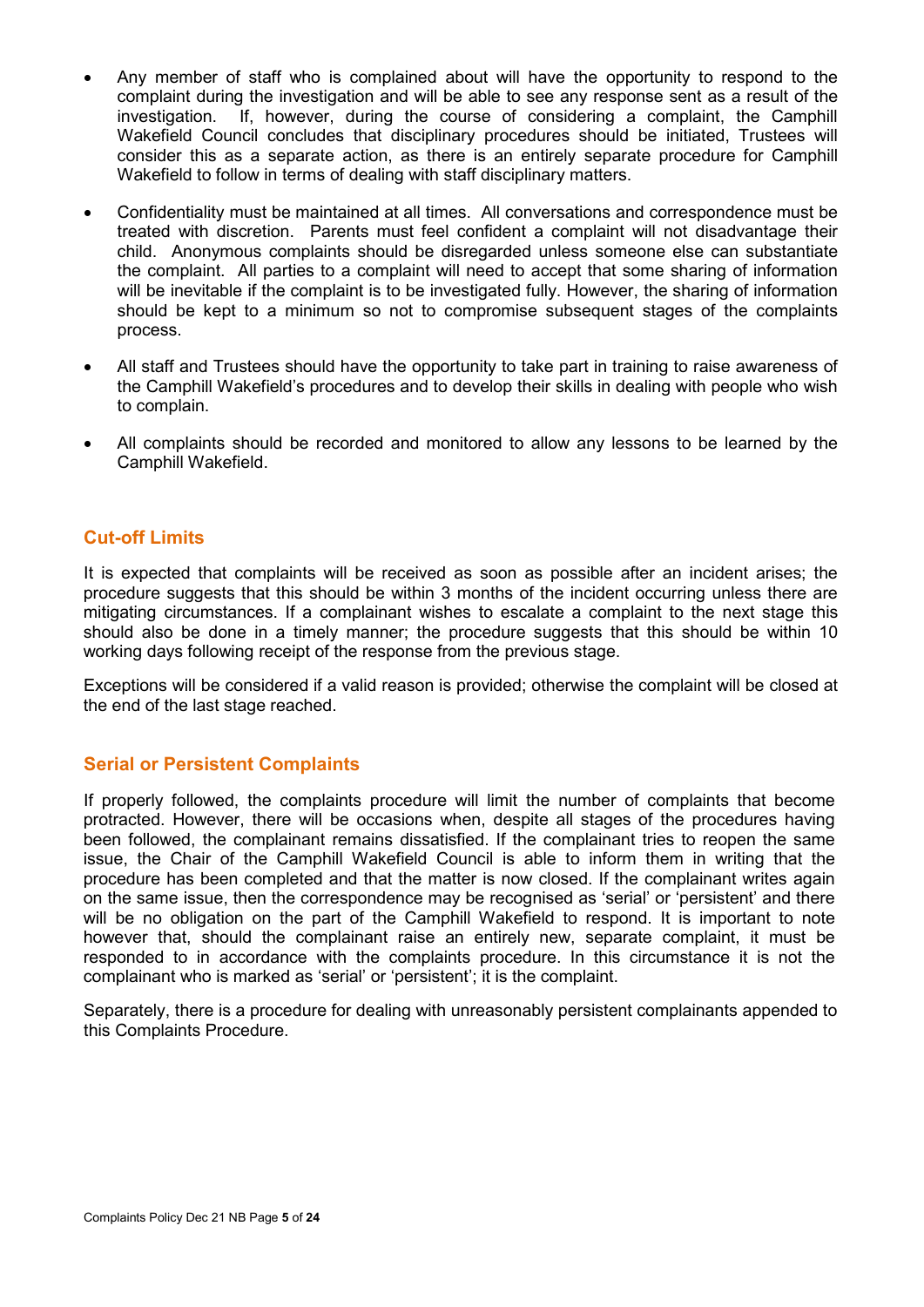## <span id="page-5-0"></span>**1. STAGE ONE – dealing with informal complaints and concerns**

## **1.1 Guidelines**

- 1.1.1 The vast majority of concerns and complaints can be resolved informally, often straight away by a tutor, House Manager or the CEO, depending on whom the complainant first contacts. It is in everyone's interest that complaints are resolved at the earliest possible stage. The experience of the first contact between the complainant and Camphill Wakefield can be crucial in determining whether the complaint will escalate. To that end, if staff are made aware of the procedures, they will know what to do when they receive a complaint.
- 1.1.2 Parents must feel able to raise concerns with members of staff without any formality, either in person, by telephone or in writing. On occasion, it may be appropriate for someone to act on behalf of a parent. At first, it may be unclear whether a parent is asking a question or expressing an opinion rather than making a complaint. A parent/carer may want a preliminary discussion about an issue to help decide whether he or she wishes to take the matter further. It would assist the procedure if the Camphill Wakefield respected the views of a complainant who indicates that he/she would have difficulty discussing a complaint with a particular member of staff. In these cases, the complainant should be referred to another staff member. Where the complaint concerns the CEO, the complainant should be referred to the Chair of Trustees.
- 1.1.3 Similarly, if the member of staff directly involved feels too compromised to deal with a complaint, the CEO may consider referring the complainant to another staff member. The member of staff may be more senior but does not have to be. The ability to consider the complaint objectively and impartially is crucial.
- 1.1.4 Where the first approach is made to a Trustee, the next step would be to refer the complainant to an appropriate member of staff and advise them about the procedure. It would be useful if Trustees did not act unilaterally on an individual complaint outside the formal procedure or be involved at the early stages in case they are needed to sit on a panel at a later stage of the procedure.

## **1.2 Procedure**

- 1.2.1 Parents/carers need to be given an opportunity to discuss their concerns with the appropriate member of staff, who can clarify the nature of their concern and reassure them that the Camphill Wakefield wants to hear about it. The member of staff may explain to the parent/carer how the situation arose. It may also be helpful, at this point, to identify what sort of outcome the parent/carer is looking for.
- 1.2.2 The member of staff will need to respond appropriately, taking into account the seriousness of the complaint. In many cases, this will lead to immediate resolution of the issue.
- 1.2.3 If the member of staff first contacted cannot deal immediately with the matter, or if they need to refer the matter to someone else, they will need to make a clear note of the date, name and contact address/phone number of the complainant.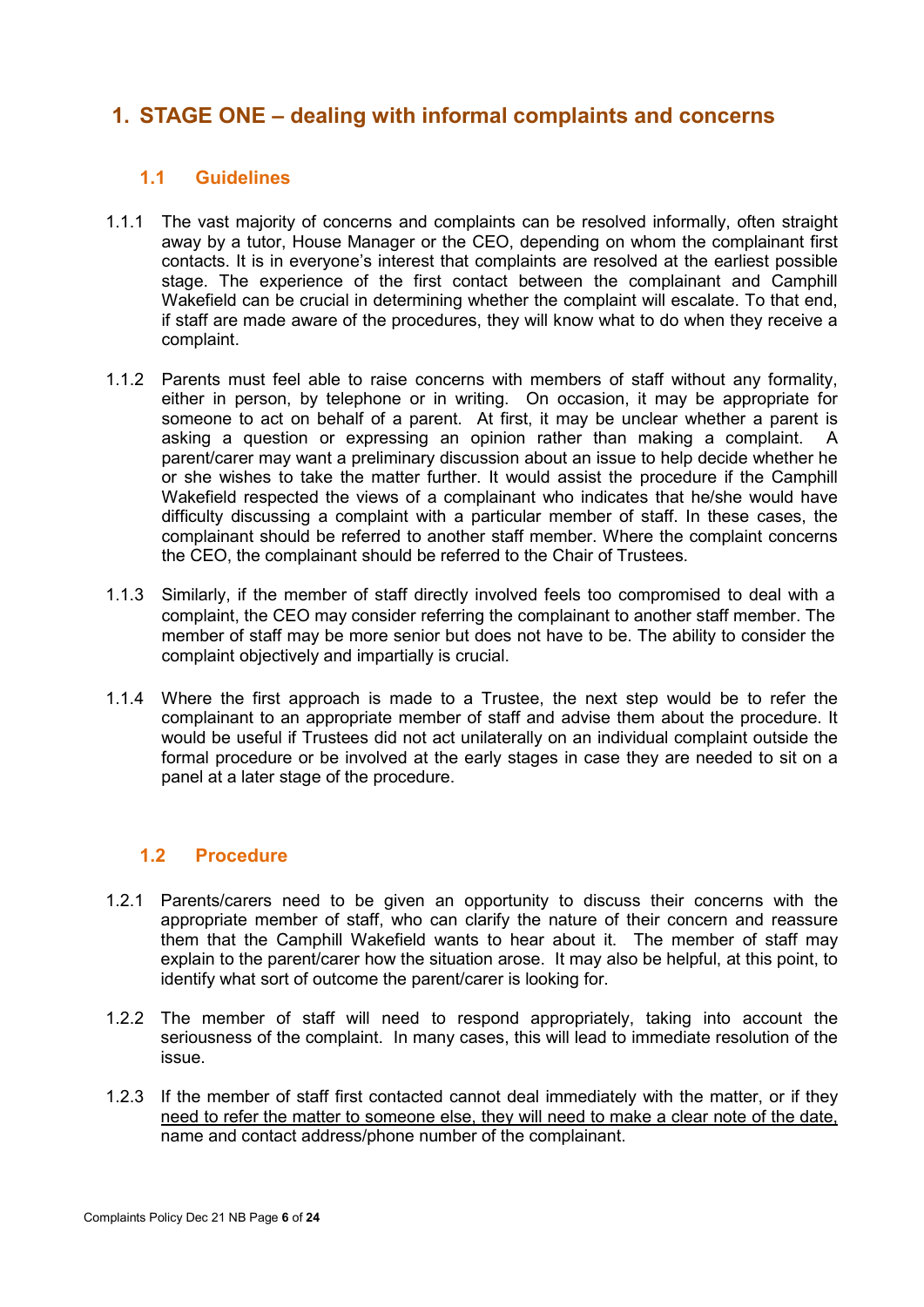In either case, the member of staff should subsequently ensure that appropriate action is taken to deal with the matter speedily.

- 1.2.4 Where the concern relates specifically to the CEO, the parent should be given the opportunity to meet with the CEO to discuss and resolve the problem. In some circumstances, the complainant may prefer to contact the Chair of Trustees and this should be accommodated.
- 1.2.5 The staff member dealing with the complaint should make sure that the complainant is clear what will happen next (if anything). This should be put in writing only if it seems the best way of making the outcome clear.
- 1.2.6 Where no satisfactory resolution has been found, the complainant may wish their concern to be considered further. If so, they should be advised about how to proceed with their complaint and about any independent advice available to them.

## <span id="page-6-0"></span>**2. STAGE TWO –Formal consideration by the CEO (or other appropriate person)**

## **2.1 Guidelines**

- 2.1.1 It should by now have become clear that the concern is a definite complaint. In some cases, the Principal will already have been involved in looking at the matter. In others, it will be his/her first involvement. In either case, it will be helpful for the CEO (or member of staff designated to investigate the complaint) to adhere to these guidelines to ensure consistency amongst cases and to make sure that nothing happens, at this stage, which could make it difficult for the later stages to proceed smoothly.
- 2.1.2 As the CEO has the responsibility for the day-to-day running of Camphill Wakefield, they have responsibility for the implementation of the complaints procedure, including decisions about their own involvement at Stages 1 and 2. One of the reasons for having the various stages in a complaints procedure is to reassure the complainant that more than one person is hearing their complaint.
- 2.1.3 The CEO will need to make arrangements to ensure that their involvement does not predominate at every stage of a particular complaint. For example, arrangements may be made for other staff to deal with concerns at Stage 1, while the CEO deals with contact with complaints at Stage 2. Even at this stage, the CEO may designate another member of staff to investigate the complaint and collate some of the information from the various parties involved. If the CEO has been extensively involved at Stage 1 it may be more appropriate to proceed to Stage 3.

## **2.2 Procedure**

- 2.2.1 Complaints should be made via a "Stage 2 Complaint Form" unless the complainant is unable to express the complaint in written form. The "Stage 2 Complaint Form" should be **submitted within 3 months of the incident occurring** unless the complainant has valid reasons.
- 2.2.2 **The complainant's "Stage 2 Complaint Form" should be acknowledged in writing within 5 working days of receipt.** The acknowledgement will give a brief explanation of Camphill Wakefield's complaints procedure and a target date for providing a response to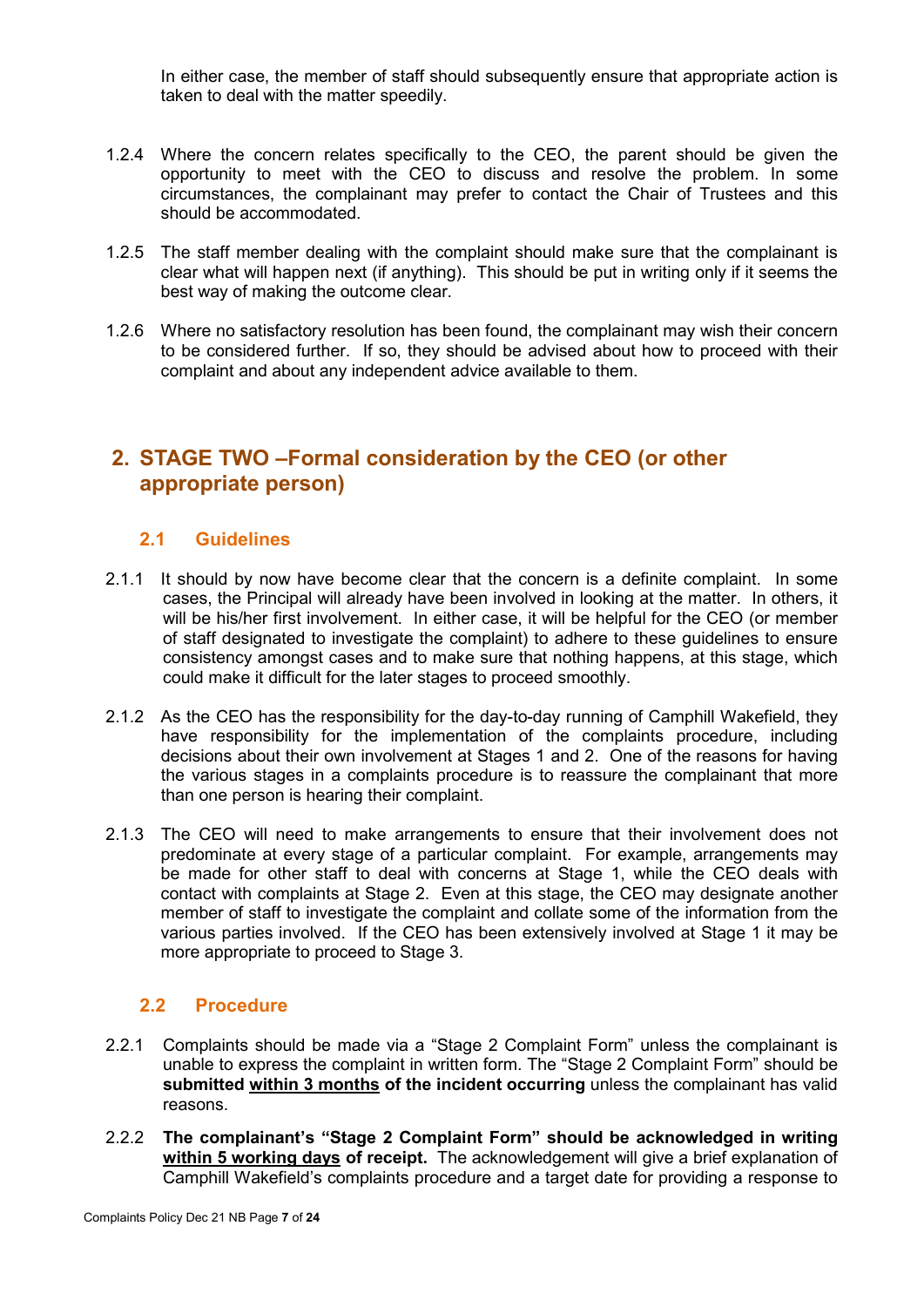the complaint. **This will normally be within 10 working days.** Where this is not possible, a letter needs to be sent to the complainant explaining the reasons for the delay and giving a revised response date.

- 2.2.3 Camphill Wakefield should endeavour even at this stage to reach an agreed solution to the complaint. It needs to be remembered that the aim is to resolve the matter in the interests of all involved. Prolonging a complaint longer than is necessary may be harmful to any or all parties involved.
- 2.2.4 The CEO should investigate the complaint appropriately.
- 2.2.5 Once all relevant facts have been established, the CEO will then produce a written response to the complainant and may also wish to meet the complainant to discuss/resolve the matter directly. A written response will include a full explanation of the decision and the reasons for it. Where appropriate, this will include what action the Camphill Wakefield will take to resolve the complaint.
- 2.2.6 Where the complaint is against the CEO, it should proceed straight to stage 3.

## <span id="page-7-0"></span>**3. STAGE THREE – Formal consideration by a Panel of Trustees**

#### **3.1. Guidelines**

3.1.1 If the complainant is not satisfied with the response of the CEO, the complainant should submit a completed "Stage 2 Complaint Form" in order for their complaint to be considered further. It is likely that this will be the first involvement of a panel of Trustees and therefore they will be able to look at the case from a new impartial perspective.

#### **3.2. Procedure**

- 3.2.1 Complaints should be made via a "Stage 3 Complaint Form" unless the complainant is unable to express the complaint in written form. The "Stage 3 Complaint Form" should be **submitted within 10 working days following receipt of the response from Stage 2**, unless the complainant has valid reasons.
- 3.2.2 **The complainant's "Stage 3 Complaint Form" should be acknowledged in writing within 5 working days of receipt.** The acknowledgement will give a target date for providing a response to the complaint. **This will normally be within 10 working days.** Where this is not possible, a letter needs to be sent to the complainant explaining the reasons for the delay and giving a revised response date.
- 3.2.3 The panel of Trustees, should again endeavour at this stage to reach an agreed solution to the complaint. The aim remains to resolve the matter in the interests of all involved and prolonging a complaint longer than is necessary may be harmful to any or all parties involved.
- 3.2.4 The Panel should investigate the complaint appropriately.
- 3.2.5 Once all relevant facts have been established, the Panel will then produce a written response to the complainant and they may also wish to meet the complainant to discuss/resolve the matter directly. A written response will include a full explanation of the decision and the reasons for it. Where appropriate, this will include what action the Camphill Wakefield will take to resolve the complaint.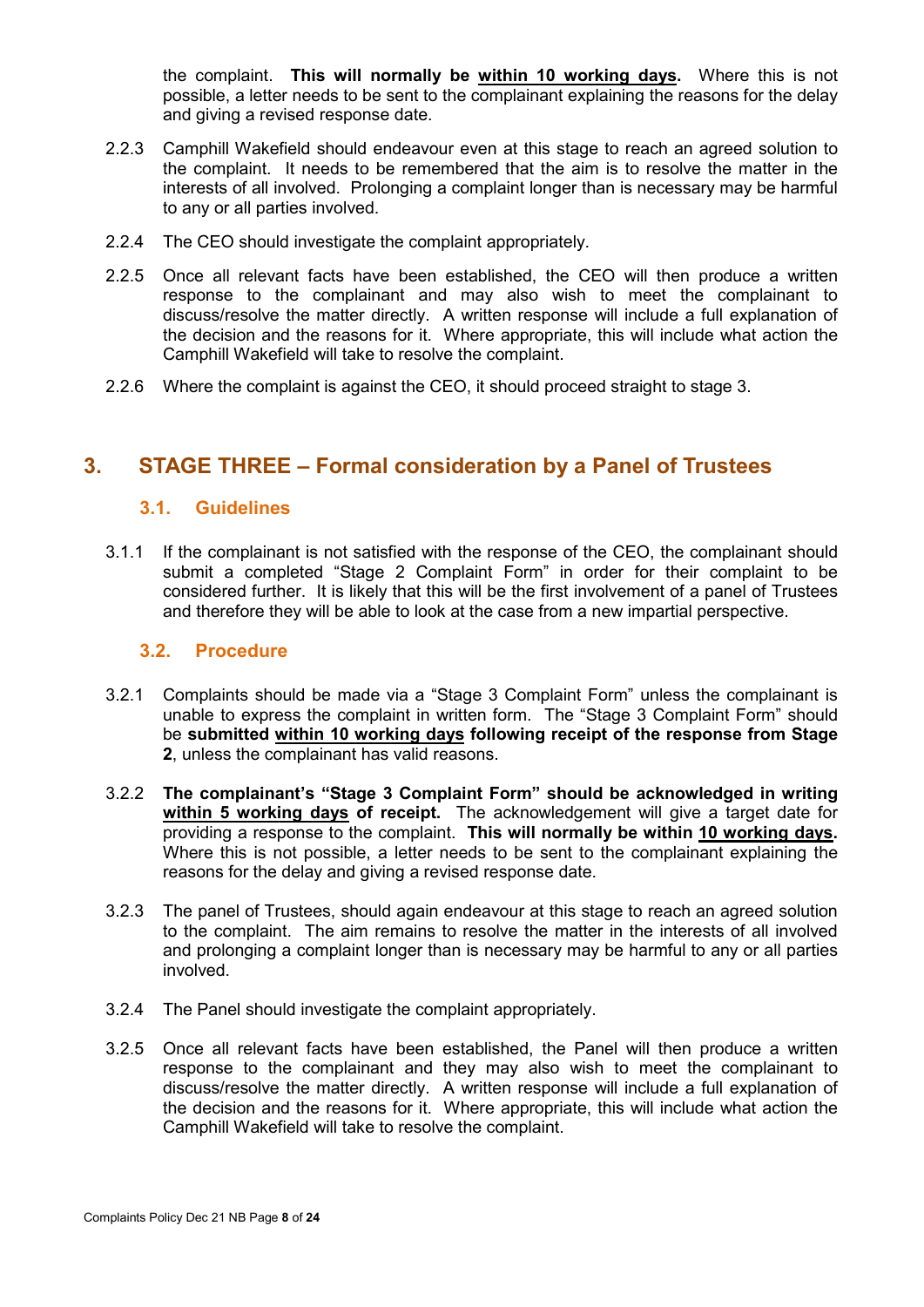## <span id="page-8-0"></span>**4. STAGE FOUR –Formal Consideration by the Chair of Trustees**

## **4.1. Guidelines**

- 4.1.1 All complaints that reach this stage will have done so because the complainant has not been satisfied by the responses received at Stages 1 through 3.
- 4.1.2 The complainant should complete and submit a "Stage 4 Complaint Form" to request that their complaint is put before the Chair of Trustees. The Chair, or a nominated Trustee, will then convene a Complaints Meeting.
- 4.1.3 The Complaints Meeting hearing is the last stage of the complaints procedure and is not convened merely to rubber-stamp previous decisions.
- 4.1.4 It is important that the hearing should not only be independent and impartial but that it is seen to be so. This is to prevent any allegations of unfairness or bias. Individual complaints should not be heard by the whole Camphill Wakefield Council at any stage, as this could compromise the impartiality of any panel set up for a disciplinary hearing against a member of staff following a serious complaint.
- 4.1.5 It is therefore important that individual Trustees do not become embroiled in complaints at earlier stages because of potential prejudice. If individual Trustees are approached about a complaint they should not respond but should refer the complainant to the complaints procedure and/or the appropriate member of Camphill Wakefield staff.
- 4.1.6 As Stage 4 is the last chance for a solution or compromise to be reached, every effort should be made to reach agreement through conciliation or mediation. Help and advice from the LA's Social Care Complaints Team may be particularly helpful at this stage. Parents/carers are also encouraged to seek advice at this stage if they have not previously done so.
- 4.1.7 It is important that the Chair of Trustees views the complaint as being against the Camphill Wakefield rather than an individual staff member whose actions may have led to the original complaint.

## **4.2. Procedures**

- 4.2.1 A Complaints Meeting hearing should be requested by submitting a "Stage 4 Complaint Form" unless the complainant is unable to express the complaint in written form. The "Stage 4 Complaint Form" should be **submitted within 10 working days following receipt of the response from Stage 3**, unless the complainant has valid reasons.
- 4.2.2 Following receipt of a Stage 4 request, the procedures outlined below will need to be followed:
	- (i) Camphill Wakefield will write to the complainant to acknowledge receipt of the written request **within 5 working days.**
	- (ii) The acknowledgement will inform the complainant that the Chair of Trustees will consider the complaint **within 20 working days**. Where this is not possible, the reason for delay should be explained to the complainant along with a suggested revised target date.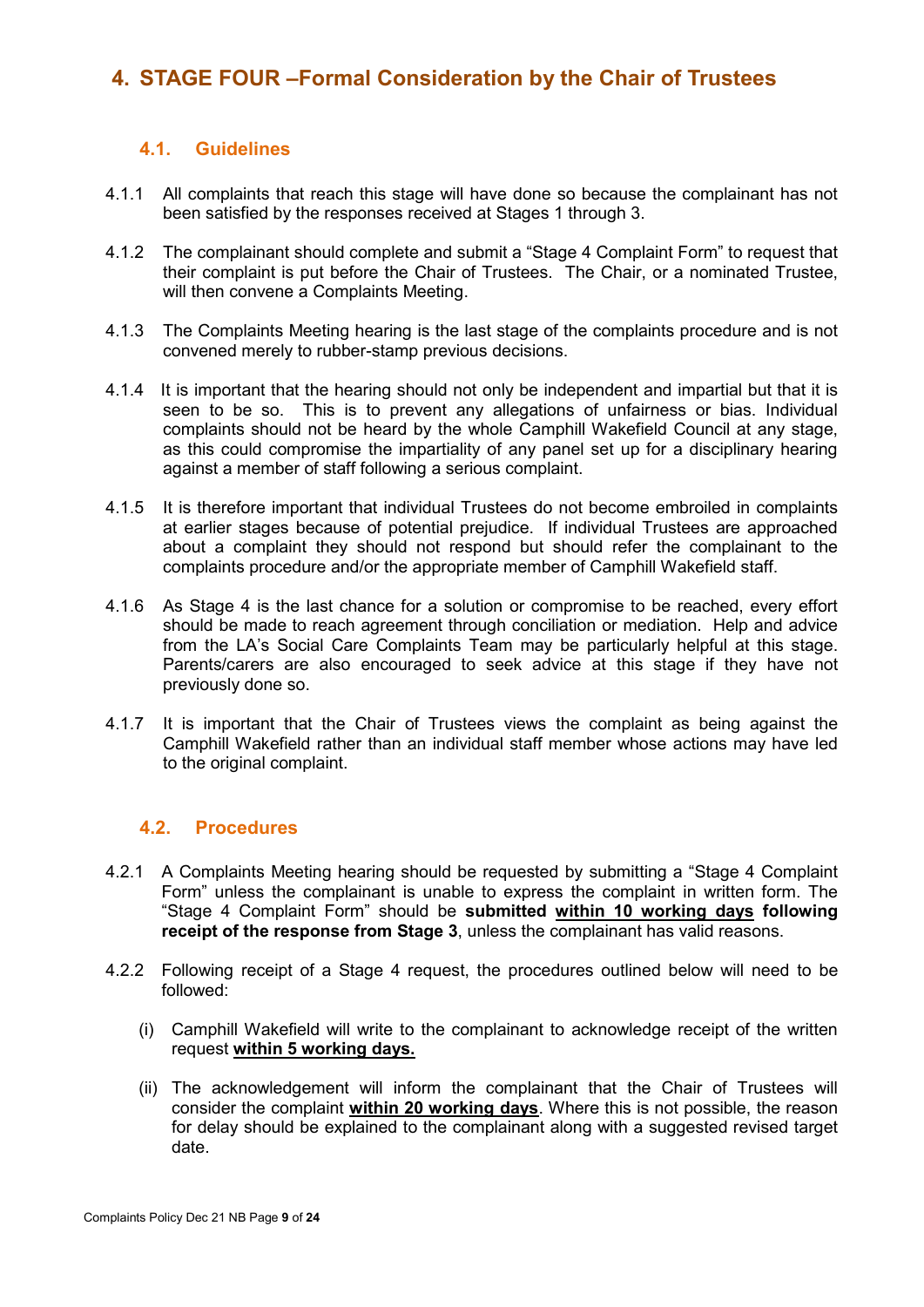(iii) The letter will ask the complainant (if they have not already done so) to submit, as soon as possible, a written statement setting out clearly the aspects of the complaint that they wish to be considered. The CEO and/or appropriate member of staff will also be invited to provide a written statement.

The letter will also explain that the complainant and the CEO has the right to submit any further documents relevant to the complaint. Both parties should send such documentation to the Chair of Trustees **at least eight working days** before the complaint hearing.

The notification to the Complainant and CEO should also inform them of their right to be accompanied to the meeting by a friend/advocate/interpreter.

(iv) The Chair of Trustees may decide to hold an initial meeting to decide on a date for the hearing and to consider the statement from the complainant and the response statement from the CEO to determine what other evidence they might need to establish the facts.

The Chair of Trustees may invite members of staff and other witnesses directly involved in matters raised by the complainant to produce a written statement and/or to attend the hearing.

#### **NB. The CEO is required to attend the complaints hearing. Members of staff named in the complaint have a right to attend the hearing.**

- (v) It is the responsibility of the Chair of Trustees to ensure that the meeting is properly minuted. Complainants are not permitted to tape record the hearing but may take hand written notes of the meeting themselves.
- 4.2.3 The Chair can:
	- dismiss the complaint in whole or in part;
	- uphold the complaint in whole or in part;
	- decide on the appropriate action to be taken to resolve the complaint;
	- recommend changes to Camphill Wakefield's systems or procedures to ensure that problems of a similar nature do not recur.

There are several advisory points:

- It is important that the hearing is independent and impartial and that it is seen to be so.
- The aim of the hearing, which needs to be held in private, will always be to resolve the complaint and achieve reconciliation between the Camphill Wakefield and the complainant. However, it has to be recognised that the complainant might not be satisfied with the outcome if the hearing does not find in their favour. It may only be possible to establish the facts and make recommendations which will satisfy the complainant that his or her complaint has been taken seriously.
- An effective Chair will acknowledge that many complainants feel nervous and inhibited in a formal setting. Parents often feel emotional when discussing an issue that affects their child. The Chair will ensure that the proceedings are as welcoming as possible. The layout of the room will set the tone and care is needed to ensure the setting is informal and not adversarial.
- Extra care needs to be taken when the complainant is a student. Careful consideration of the atmosphere and proceedings will ensure that the student does not feel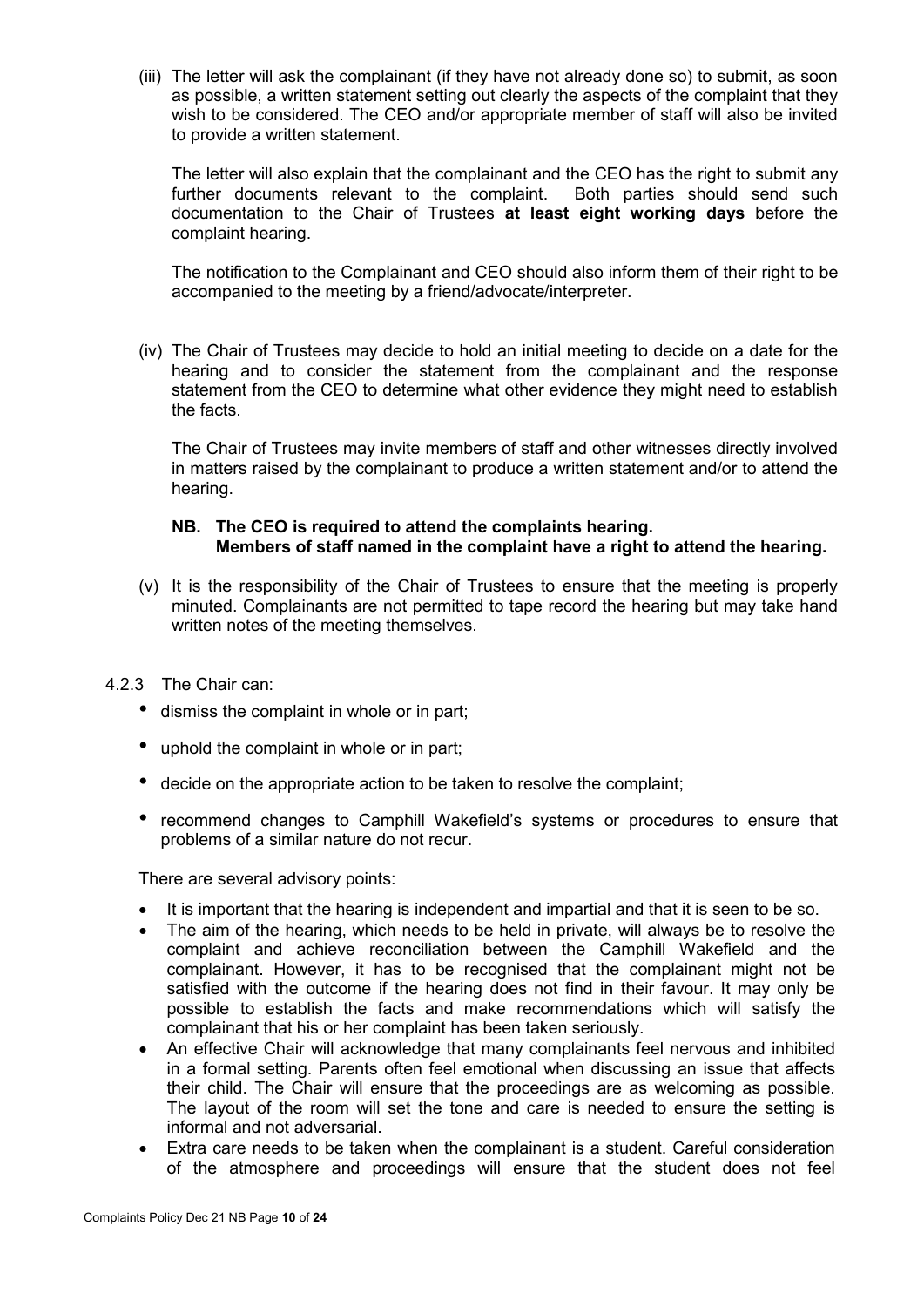intimidated. The Panel needs to be aware of the views of the student and give them equal consideration to those of adults. Where the child's parent is the complainant, it would be helpful to give the parent the opportunity to say which parts of the hearing, if any, the child needs to attend.

- 4.2.4 At the conclusion of the meeting the Chair should explain that they will consider all the representations made and will make its decision and write to all parties with the outcome **within 10 working days.**
- 4.2.5 The Chair will make a decision that should cover:
	- (a) findings on the substantive complaint;
	- (b) any appropriate action to be taken by Camphill Wakefield or the complainant;
	- (c) where appropriate, any suggested changes to Camphill Wakefield's systems or procedures to ensure that problems of a similar nature do not happen again.
- 4.2.6 A report and any recommendations should be presented to the Camphill Wakefield Council at the next full meeting.
- 4.2.7 A written statement outlining the decision of the Panel must be sent to the complainant, CEO and any staff named in the complaint.

The Chair of Trustees may wish to obtain legal advice on the content of the decision letter.

If any disciplinary action is to be taken against a member of staff then, to protect his/her rights, only the phrase "*appropriate action has or will be taken***"** should be used.

- 4.2.8 The Chair will need to ensure that a copy of all correspondence is kept on file in the Trustees' records. Where relevant, these records should be kept separately from the student's personal records.
- 4.2.9 It is good practice that the CEO reports termly to Trustees on compliments and complaints received, together with the outcome of each.

## <span id="page-10-0"></span>**5. Closure of Complaints**

Very occasionally, Camphill Wakefield will feel that it needs, regretfully, to close a complaint where the complainant is still dissatisfied.

The Camphill Wakefield Council will do all it can to help to resolve a complaint against the Camphill Wakefield but sometimes it is simply not possible to meet all of the complainant's wishes. Sometimes it is simply a case of "agreeing to disagree".

If a complainant persists in making representations to the Camphill Wakefield – to the CEO, designated Trustee, Chair of Trustees or anyone else, this can be extremely time-consuming and can detract from the responsibility to look after the interests of all the students.

For this reason, correspondence (including personal approaches, as well as letters and telephone calls) will be closed on a complaint where it is felt that all reasonable action to resolve the complaint has been taken and that the Complaints Procedure has been fully completed. Correspondence received from the complainant subsequent to closure should be kept on file,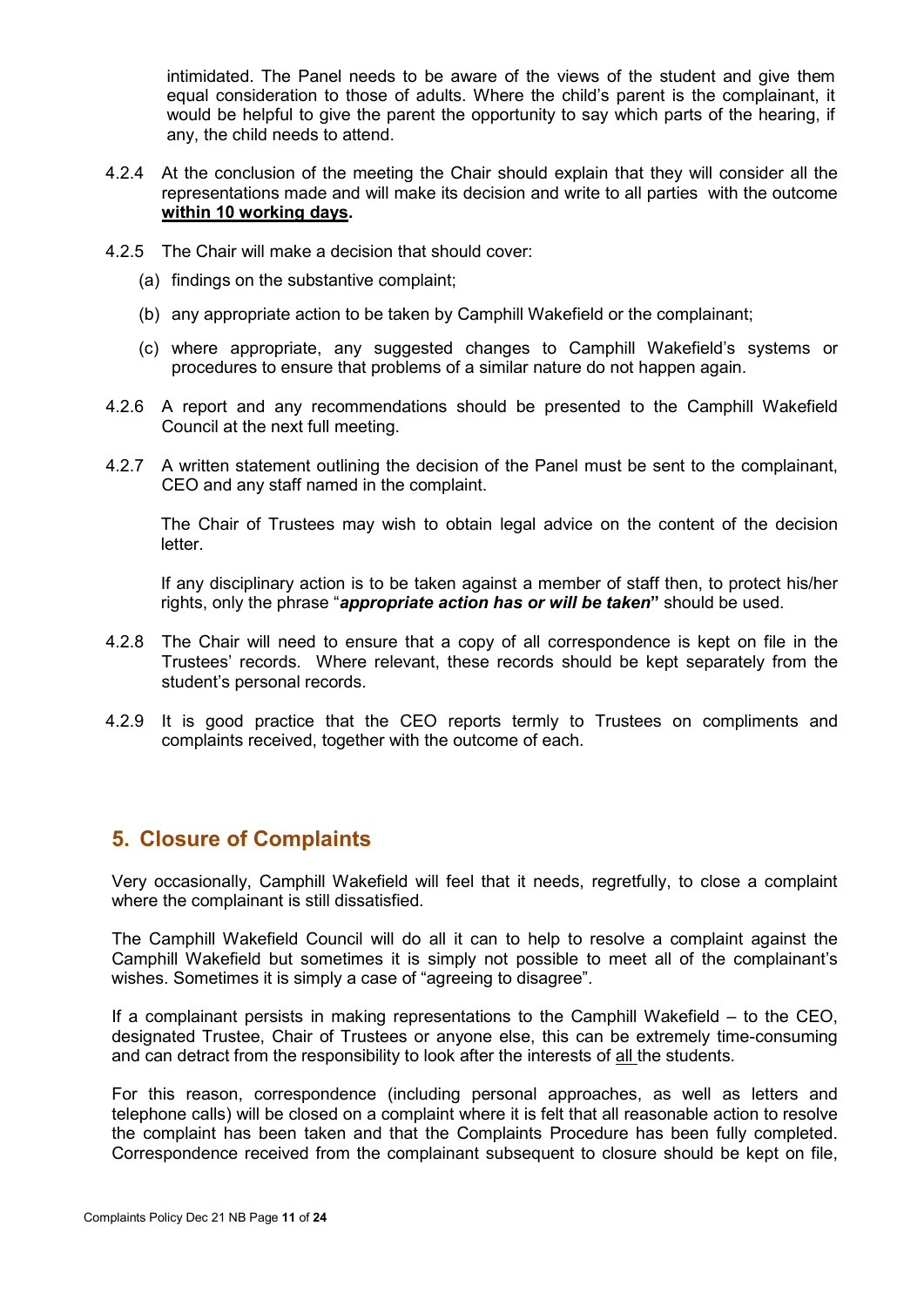indefinitely, as should notes of telephone calls and any further personal calls referring to the matter.

If deadlines set out within the Complaints Procedure are not met (without a valid reason), the complaint will be closed at the end of the last stage reached.

In exceptional circumstances, closure may occur before a complaint has reached Stage Four of the procedure. This is because a complaints panel takes considerable time and effort to set up and so it must be clear that it is likely to assist the process of investigating the complaint.

The Chair of Trustees (or designated Trustee) may decide, therefore, that every reasonable action has been undertaken to resolve the complaint and that a Complaints Panel would not help to move things forward.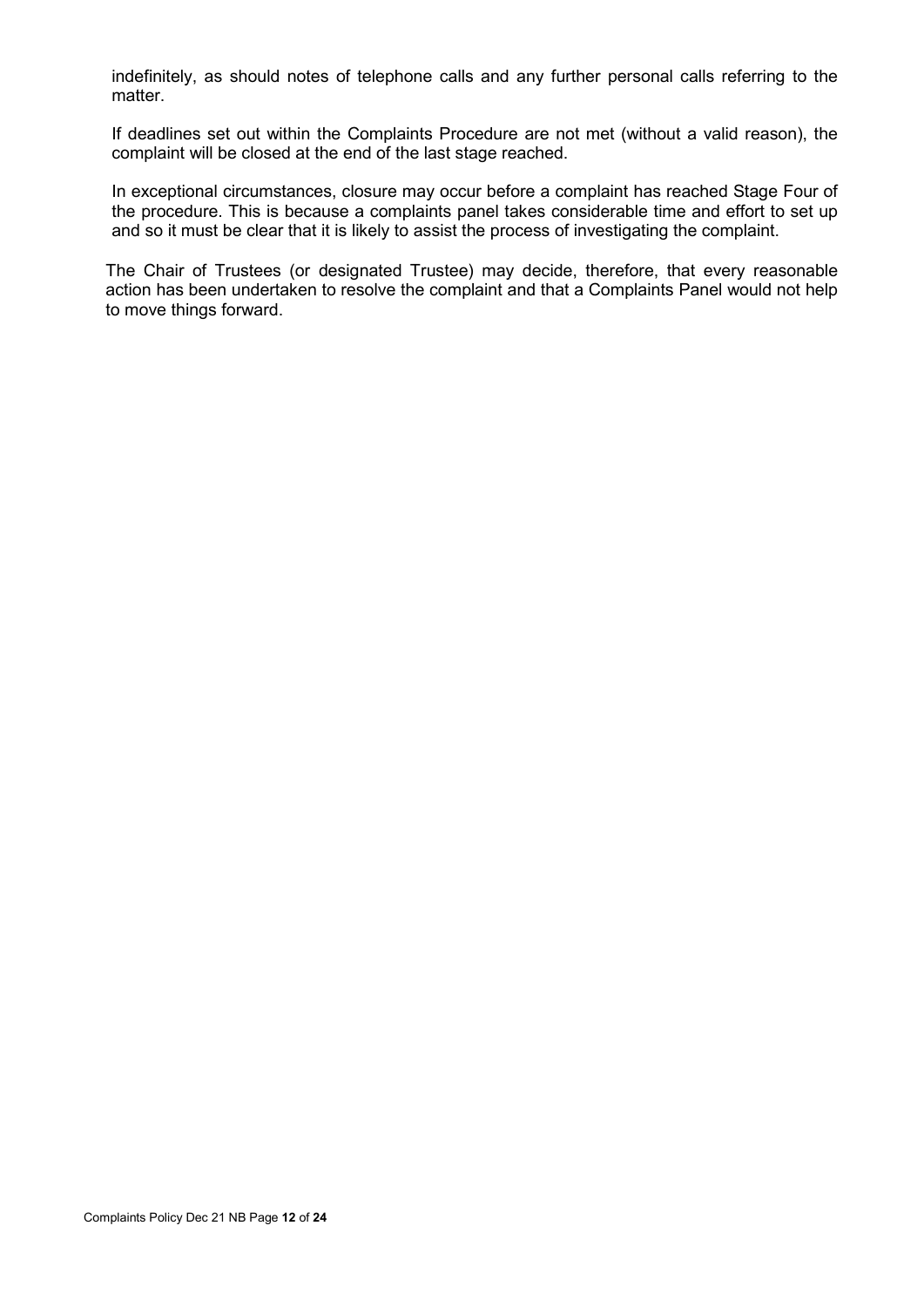## <span id="page-12-0"></span>**6. Unreasonably Persistent Complainants**

The great majority of people with complaints or concerns about Camphill Wakefield behave reasonably in pursuing their complaint. This means that they:

- treat all Camphill Wakefield staff with courtesy and respect;
- respect the needs of students and staff within the Camphill Wakefield;
- avoid the use of violence (including threats of violence) towards people and property;
- do not use intimidating/aggressive behaviour or inappropriate language towards Camphill Wakefield staff;
- recognise the time constraints under which members of staff work and allow the Camphill Wakefield a reasonable time to respond to a complaint;
- recognise that resolving a specific problem can sometimes take some time;
- follow Camphill Wakefield's complaints procedures.

However, a small number of complainants may be deemed "**unreasonably persistent complainants"**. This means that, in complaining about issues, either formally or informally, they behave unreasonably, for example by:

- *actions which are obsessive, persistent, harassing, prolific, repetitious; and/or*
- *prolific correspondence or excessive e-mail or telephone contact about a concern or complaint; and/or*
- *an insistence upon pursuing unmeritorious complaints and/or unrealistic or unreasonable outcomes; and/or*
- *an insistence upon pursuing meritorious complaints in an unreasonable manner.*

*A model procedure for identifying and responding to such complainants is attached as Appendix A.*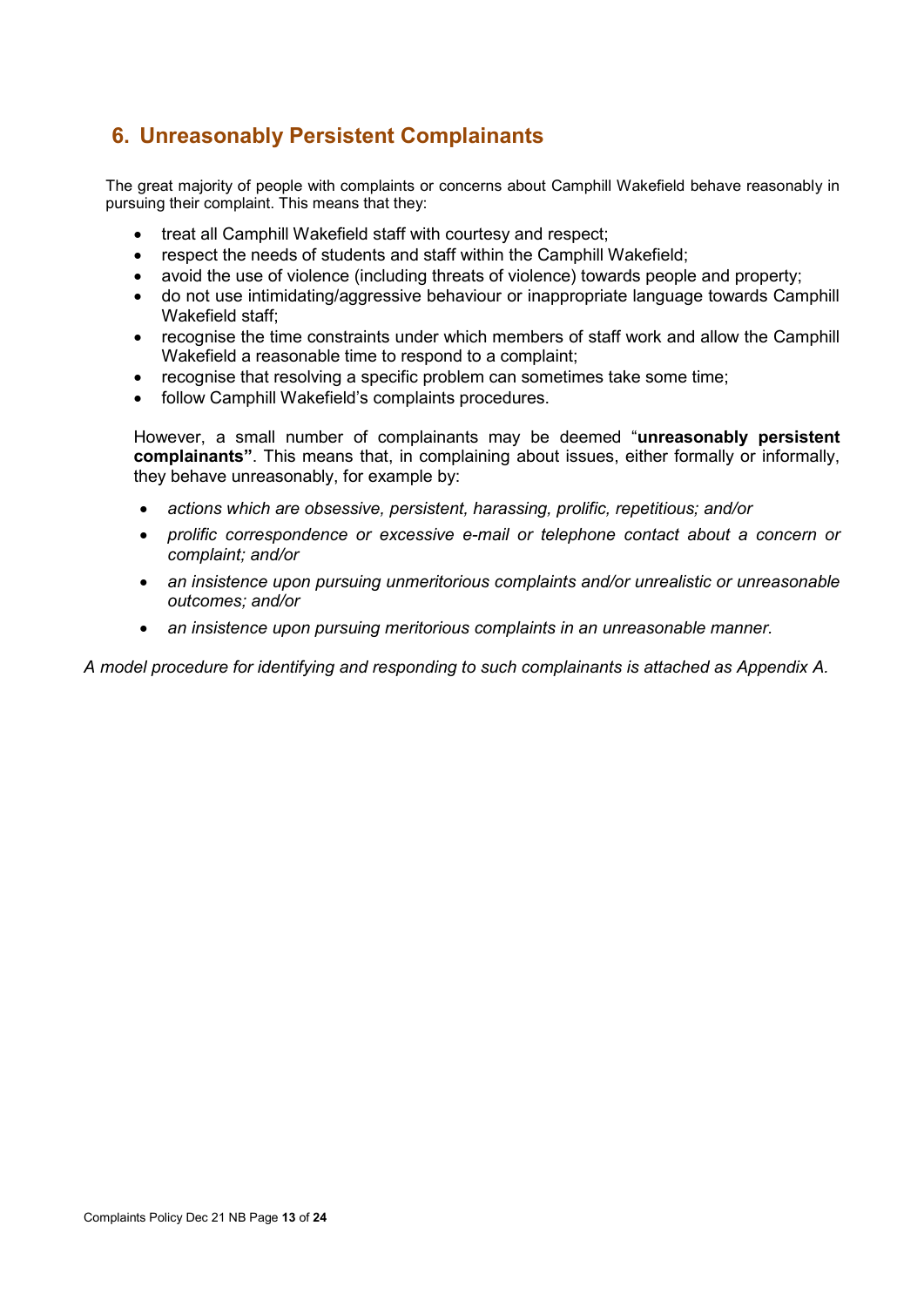## Appendix A

## <span id="page-13-0"></span>Procedure for Dealing with Unreasonably Persistent Complainants

## **1. Introduction**

The great majority of people with complaints or concerns about the Camphill Wakefield behave reasonably in pursuing their complaint. This means that they:

- treat all Camphill Wakefield staff with courtesy and respect;
- respect the needs of students and staff within Camphill Wakefield;
- avoid the use of violence (including threats of violence) towards people and property;
- do not use intimidating/aggressive behaviour or inappropriate language towards Camphill Wakefield staff;
- recognise the time constraints under which members of staff work and allow Camphill Wakefield a reasonable time to respond to a complaint;
- recognise that resolving a specific problem can sometimes take some time;
- follow Camphill Wakefield's complaints procedures.

However, this appendix to the Model Complaints Procedure for Camphill Wakefield to deal with complainants that are unreasonably persistent.

## **2. Definitions**

For the purposes of this appendix, an "**unreasonably persistent complainant"** is defined as follows:

An unreasonably persistent complainant is a person who complains about issues, either formally or informally, or frequently raises issues that he/she considers to be within the remit of Camphill Wakefield and whose behaviour is unreasonable. Such behaviour may be characterised by:

- actions which are obsessive, persistent, harassing, prolific, repetitious; and/or
- prolific correspondence or excessive e-mail or telephone contact about a concern or complaint; and/or
- an insistence upon pursuing unmeritorious complaints and/or unrealistic or unreasonable outcomes; and/or
- an insistence upon pursuing meritorious complaints in an unreasonable manner.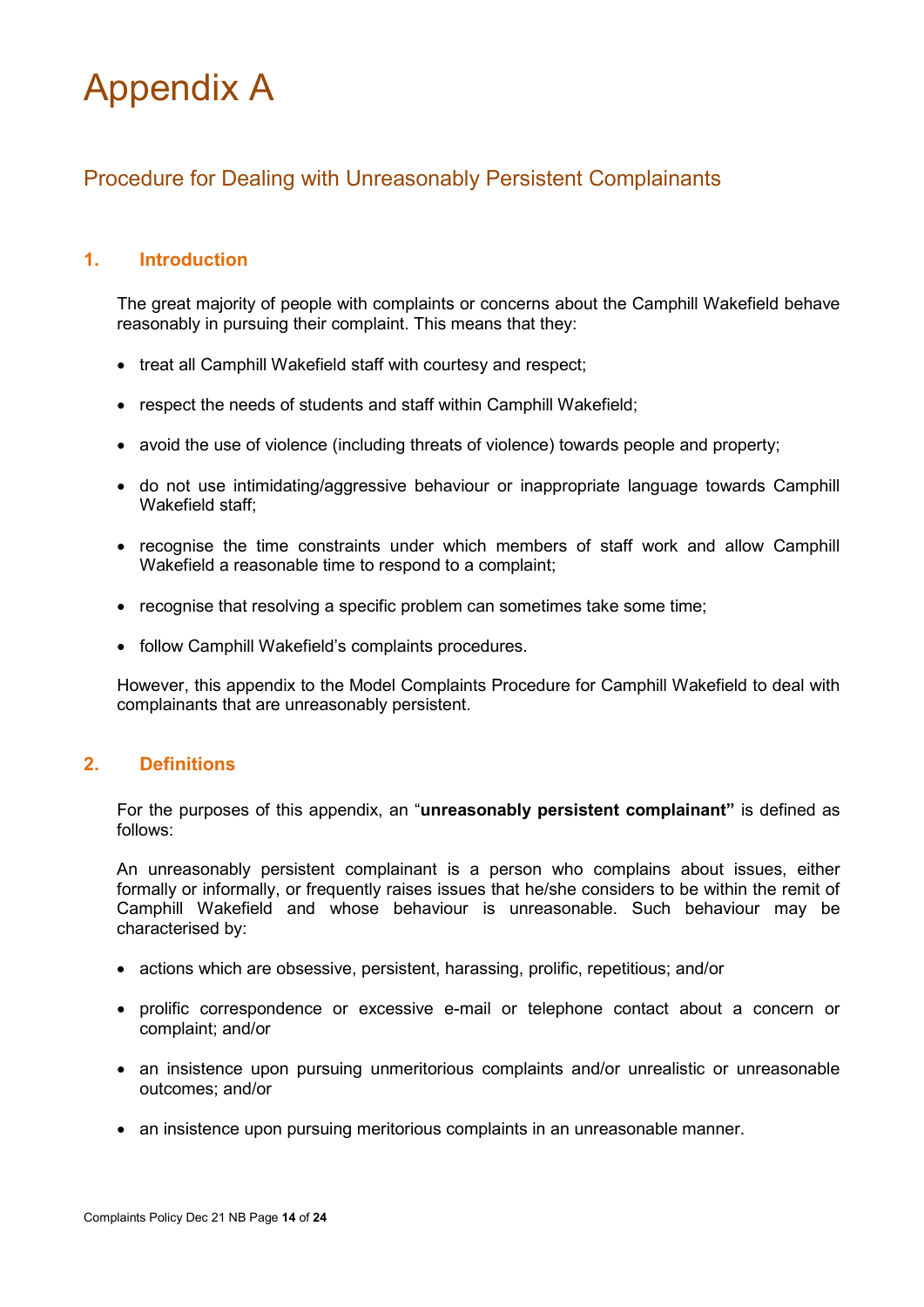For the purposes of this appendix, **"harassment"** is defined as follows:

Harassment is the unreasonable pursuit of the actions listed above in (3) in such a way that they:

- appear to be targeted over a significant period of time on one or more members of Camphill Wakefield staff; and/or
- cause ongoing distress to individual member(s) of Camphill Wakefield staff; and/or
- have a significant adverse effect on the whole/parts of the Camphill Wakefield community; and/or
- are pursued aggressively."

## <span id="page-14-0"></span>Deciding whether a complainant should be deemed an unreasonably persistent complainant

Only the CEO, with the agreement of the Chair of Trustees, may deem a complainant an unreasonably persistent complainant.

The CEO will ensure that there is sufficient evidence available to justify the decision. He/she may take legal advice to confirm that the evidence is sufficient.

## <span id="page-14-1"></span>Action to be taken where a complainant is deemed an unreasonably persistent complainant

The CEO will write to the complainant to explain the decision and the way that future complaints will be dealt with. Any restrictions imposed will be appropriate and proportionate.

or all of the following actions may be taken, depending on the particular circumstances of the case:

- insisting that no member of staff should meet the complainant on his/her own;
- restricting telephone calls from the complainant to specified days and times;
- requiring that all future contacts with Camphill Wakefield are in writing, except in emergencies; this includes contacts with members of the Trustee Board, who should only be contacted at the Camphill Wakefield address;
- merely acknowledging correspondence from the complainant that raises issues that have already been dealt with;
- after consulting the Authority's Legal Services, banning the complainant from the Camphill Wakefield premises where the complainant's behaviour constitutes a nuisance or disturbance, with any appointments with staff to be agreed in writing via the CEO.

However, all correspondence from the complainant will be considered and any new **and**  substantive issues will be addressed and a reply sent to the complainant.

New complaints from people who have been deemed unreasonably persistent complainants will be treated on their merits.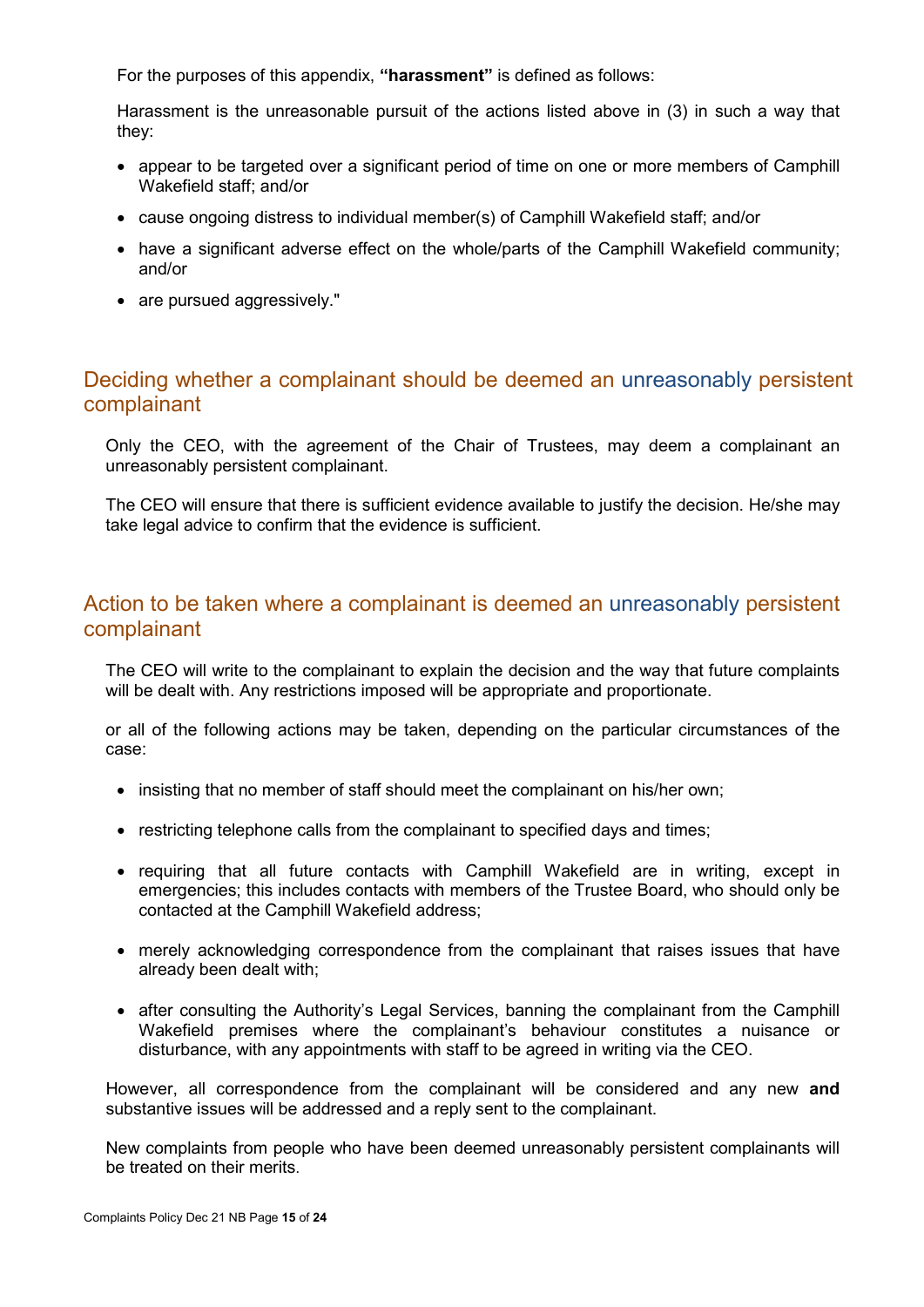## Appendix B

## <span id="page-15-0"></span>**Approach for Dealing with Complaints about Camphill Wakefield Trustees**

## **1. Introduction**

Camphill Wakefield Trustees make a special and important contribution to the running of Camphill Wakefield. They work hard, giving freely of their time, expertise and skills. However, from time to time, a Trustee may act or be deemed to have acted in a way that is not in the best interests of the Camphill Wakefield and, in doing so, may damage the reputation of the Trustee Board. The Trustee may be acting in good faith or be unaware of the consequences for his/her actions but, nevertheless, the Camphill Wakefield Council should take action. The approach to dealing with such issues is set out below.

#### **2. The Process**

Complaints about the behaviour or actions of a Trustee should be dealt with by the Chair of Trustees. However, if the complaint is about the Chair of Trustees, the Vice-Chair should lead the process suggested below.

#### **Informal Stage**

A range of informal approaches can be used individually or as linked approaches to resolve any difficulties or disputes in a constructive way. The following list is not exhaustive:

- A quiet word from the Chair to explain the problem and suggest how to ensure it does not recur. This may be done in the presence of the CEO or another Trustee;
- A general training or information item for all Trustees covering behaviour and conduct at a Camphill Wakefield Council meeting;
- The Chair could refer Trustees to the relevant section of the Trustees' handbook in a Camphill Wakefield Council meeting;
- Training for all Trustees at a Camphill Wakefield Council meeting delivered by a Trustee;
- Training for all Trustees at a Camphill Wakefield Council meeting delivered by an external source;
- The individual Trustee can be asked to attend an appropriate training course;
- Specific training for the Trustee can be delivered in Camphill Wakefield (maybe with a small group of other Trustees); and/or
- Meeting with the Chair of Trustees and CEO to explain the effect of the behaviour.

The Chair of Trustees should keep a record of any of these steps used, in the event that the behaviour continues and results in a formal vote to suspend or remove the Trustee from office.

## **Formal Stage**

If the Chair of Trustees determines that the complaint needs to be dealt with formally, the following process should be followed:

a. The Chair of Trustees should meet with the Trustee to clarify the extent of the behaviour or disagreement and the reasons for it, and produce an agreed summary in writing. The Trustee should be given an opportunity to respond. Setting a reasonable time limit would be helpful. It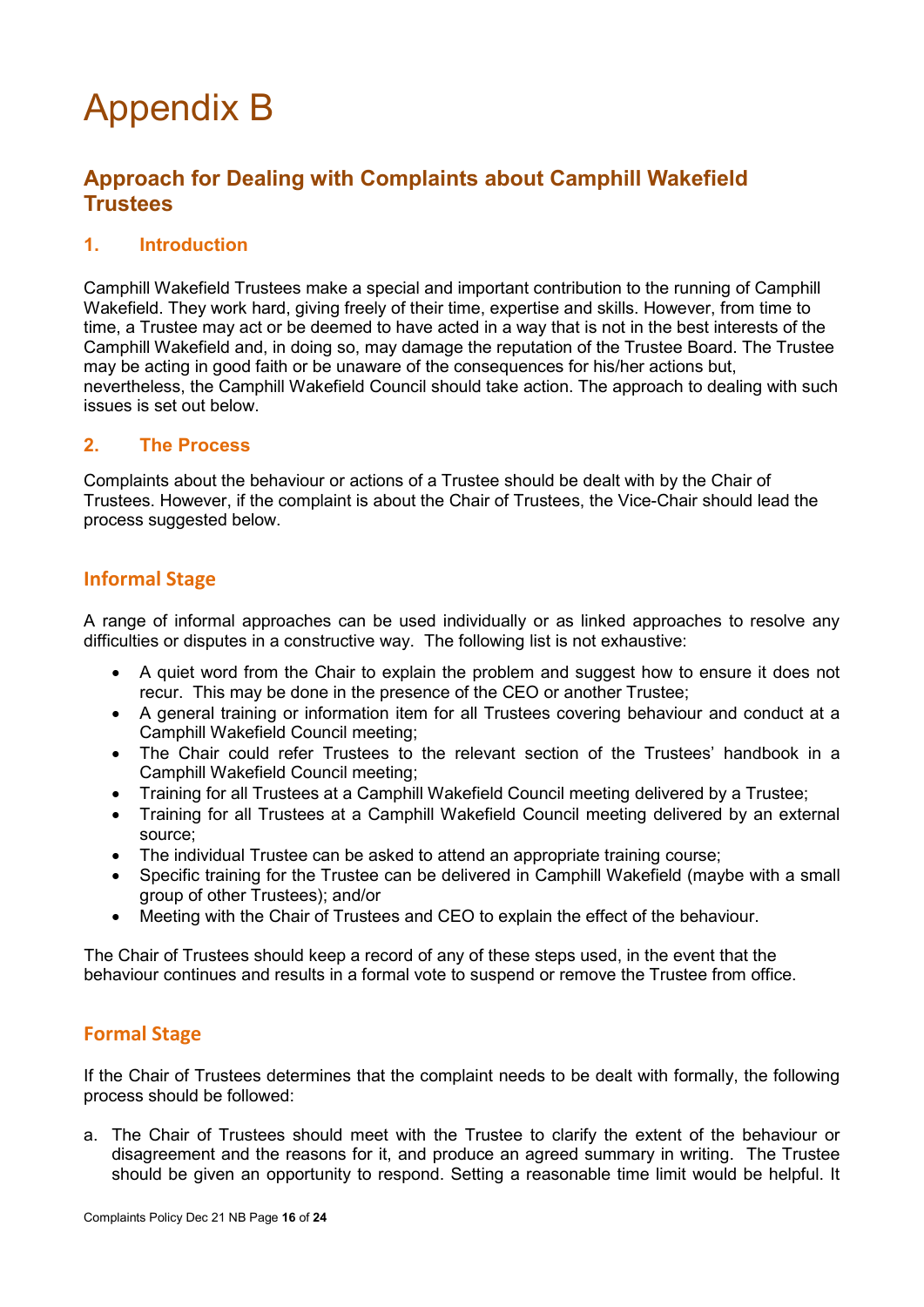may be possible to close the issue at this point with formal guidance or a warning or rebuke, either orally or in writing, depending on the seriousness of the issue.

- b. If the Chair of Trustees is not satisfied with the response, then an investigation should be held. The Chair of Trustees should appoint an Investigating Officer. This should be someone impartial and not involved in the difficulty or dispute in any way; it could be a member of staff or another Trustee but need not be anyone associated with the Camphill Wakefield.
- c. The Investigating Officer then investigates the issue, taking evidence from ALL interested parties. As interviews are likely to be a part of this process another person should accompany the Investigating Officer. The investigation should be documented in full, including notes of interviews that should be checked back for accuracy with the interviewees.
- d. The Investigating Officer should report back in writing to the Chair of Trustees.
- e. A Trustees' Complaints Panel should then meet to decide on the appropriate course of action. This could be:
	- (i) Dismissing the complaint;
	- (ii) Issuing guidance, warning or rebuke, either orally or in writing, depending on the seriousness of the issue;
	- (iii) Recommending that the Camphill Wakefield Council suspend the Trustee for a period of up to six months. Suspension can only be made if one (or more) set prescribed grounds apply.
	- (iv) Recommending that the Camphill Wakefield Council remove the Trustee from office.

## **Removal of Trustees from Office**

If, following the suspension of a Trustee, problems with the actions and behaviour relating to an individual Trustee continue, in some circumstances Trustees may be removed from office.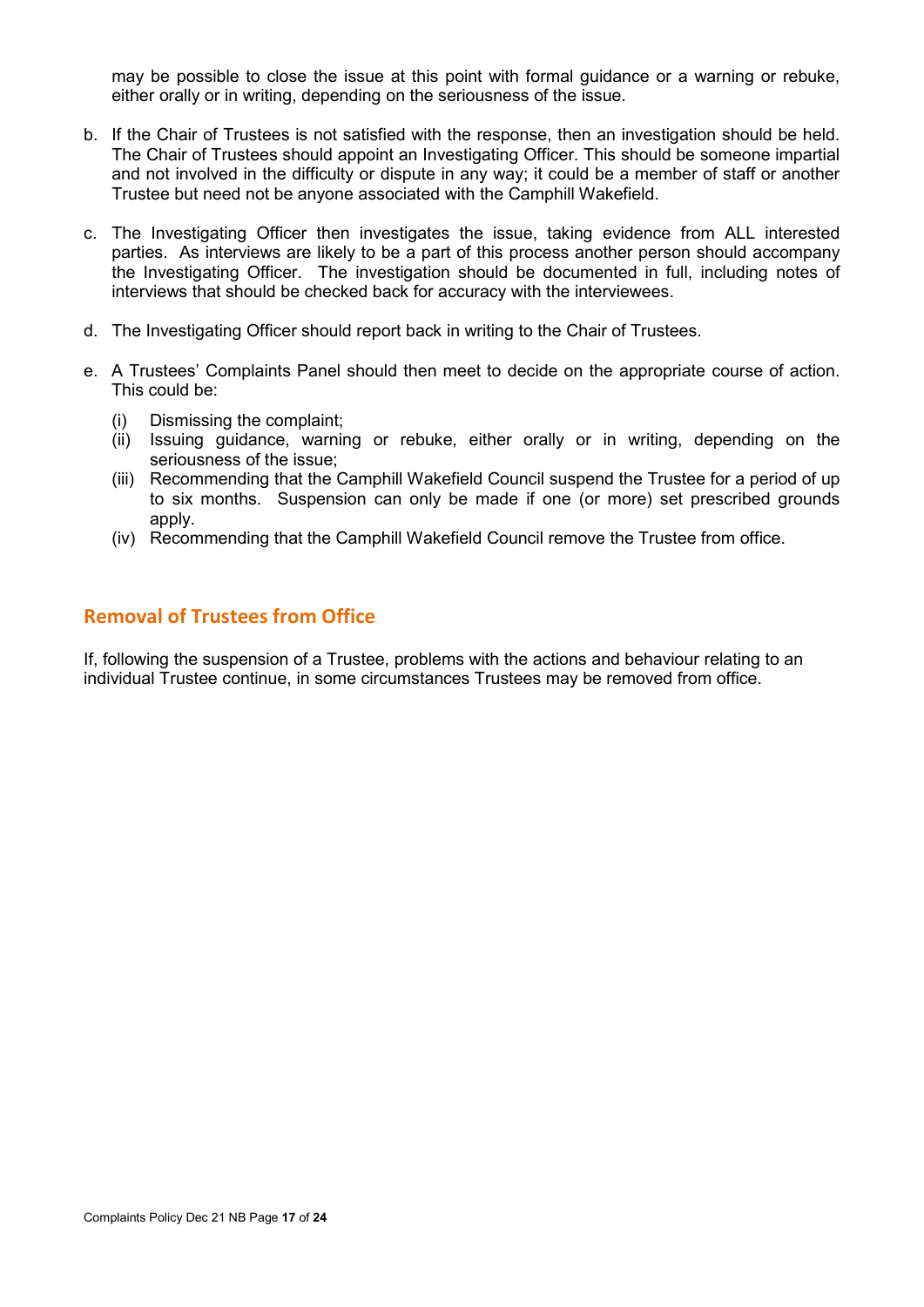<span id="page-17-0"></span>

## **STAGE TWO COMPLAINT FORM**

It is important that you attempt to resolve any difficulties in the first instance by discussing your concerns/complaint with a member of staff at Camphill Wakefield. Many complaints can be settled on an informal basis over the telephone by speaking directly with a member of staff or the CEO.

If you have tried this and are still not satisfied with the response then please fill in all the sections of this form and return it to the Camphill Wakefield. **The form should be completed and submitted within 3 months of the incident for the complaint to be considered.**

| Your name:                                      |  |  |  |
|-------------------------------------------------|--|--|--|
| Student's name (if relevant):                   |  |  |  |
| Your relationship to the Student (if relevant): |  |  |  |
| <b>Address:</b>                                 |  |  |  |
|                                                 |  |  |  |
|                                                 |  |  |  |
| Postcode:                                       |  |  |  |
| Daytime telephone number:                       |  |  |  |
| <b>Evening telephone number:</b>                |  |  |  |
| Please give details of your complaint.          |  |  |  |
|                                                 |  |  |  |
|                                                 |  |  |  |
|                                                 |  |  |  |
|                                                 |  |  |  |
|                                                 |  |  |  |
|                                                 |  |  |  |
|                                                 |  |  |  |
|                                                 |  |  |  |
|                                                 |  |  |  |
|                                                 |  |  |  |
|                                                 |  |  |  |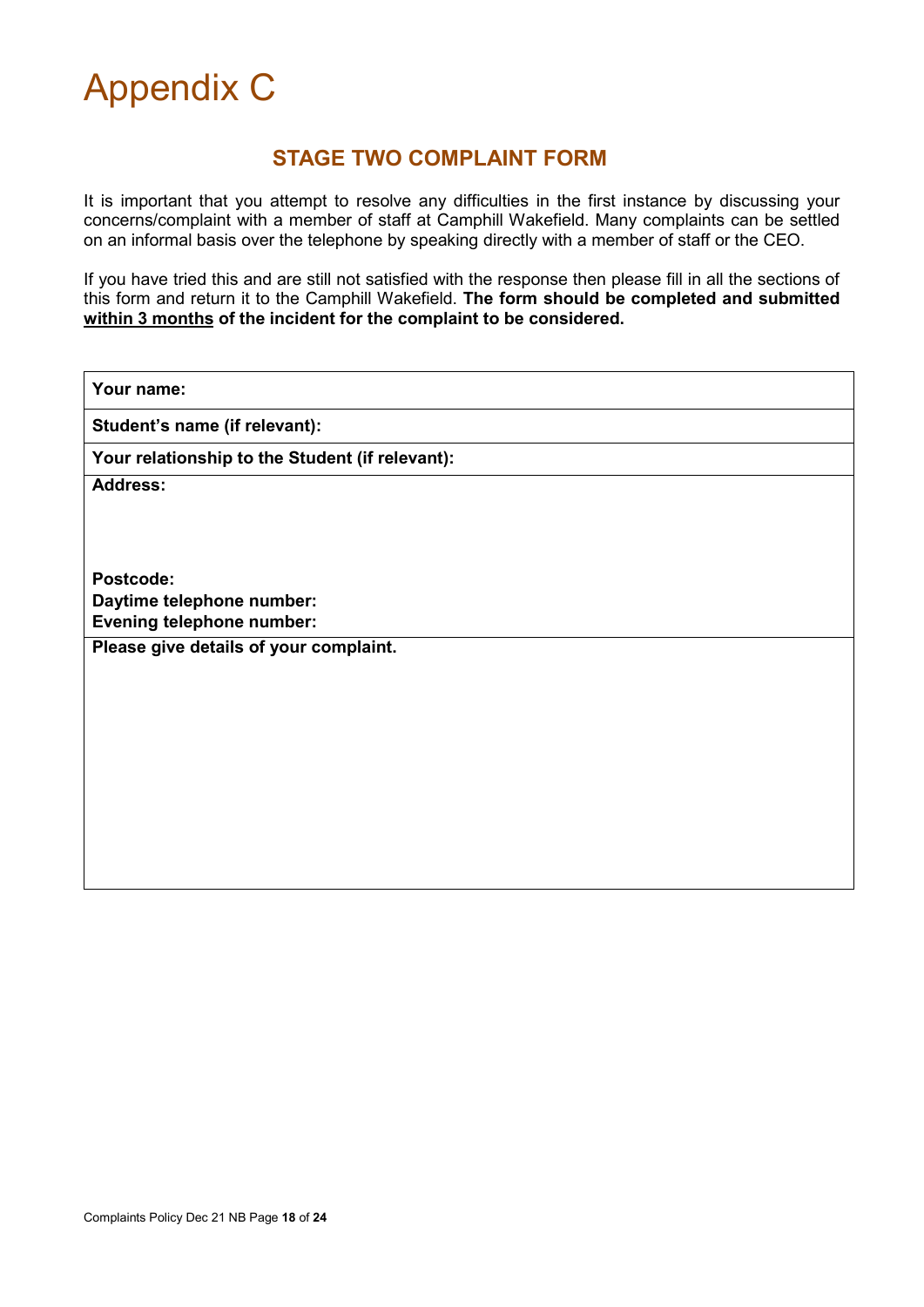| What action, if any, have you already taken to try and resolve your complaint. (Who did you<br>speak to and what was the response)? |
|-------------------------------------------------------------------------------------------------------------------------------------|
|                                                                                                                                     |
|                                                                                                                                     |
|                                                                                                                                     |
|                                                                                                                                     |
| What actions do you feel might resolve the problem at this stage?                                                                   |
|                                                                                                                                     |
|                                                                                                                                     |
|                                                                                                                                     |
|                                                                                                                                     |
|                                                                                                                                     |
| Are you attaching any paperwork/evidence? If so, please give details.                                                               |
|                                                                                                                                     |
|                                                                                                                                     |
|                                                                                                                                     |
|                                                                                                                                     |
|                                                                                                                                     |
| Signature:                                                                                                                          |
| Date:                                                                                                                               |
| <b>Camphill Wakefield use</b>                                                                                                       |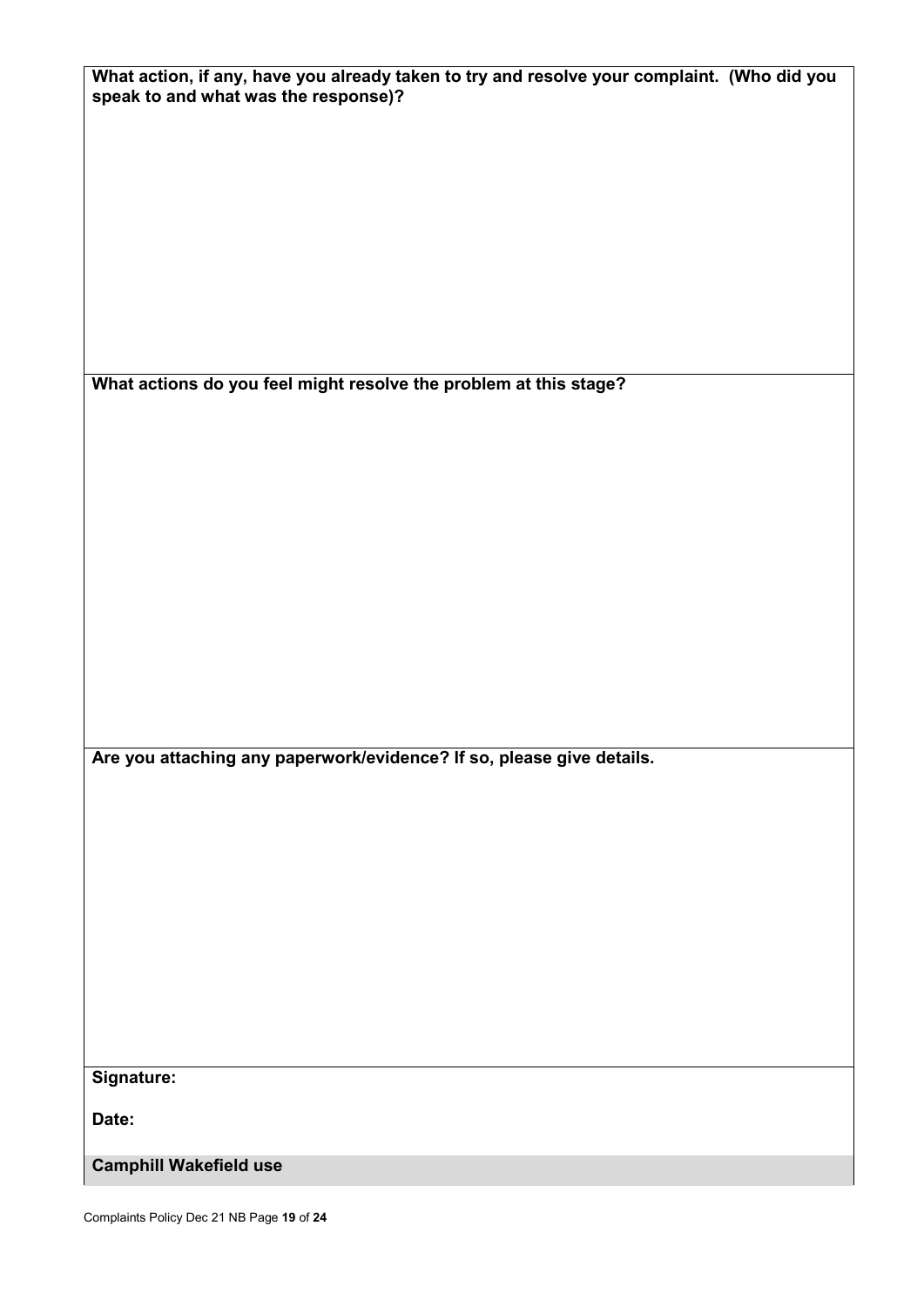## **Date acknowledgement sent:**

**By who:** 

**Complaint referred to CEO / Designated Member of Staff:** 

**Date:**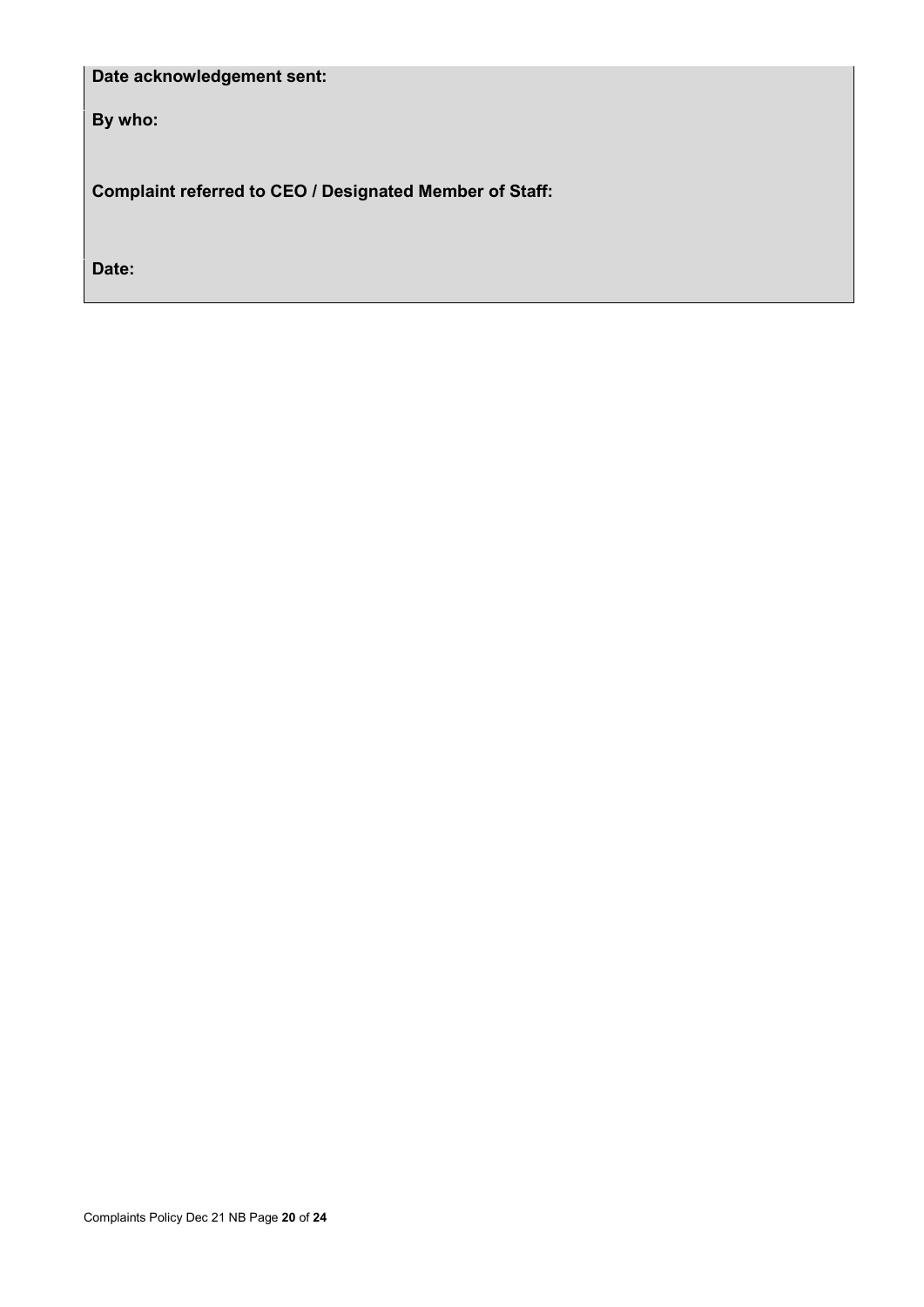<span id="page-20-0"></span>

## **STAGE THREE COMPLAINT FORM**

If you are not satisfied with the response received from the CEO's investigation of your complaint, then please complete this form and return it to the Camphill Wakefield. **The form should be completed and submitted within 10 working days of receipt of the CEO's response for the complaint to be progressed.**

**Date CEO's response received:**

**Please give details of why you are not satisfied with the CEO's response.** 

**What actions do you feel might resolve the problem at this stage?**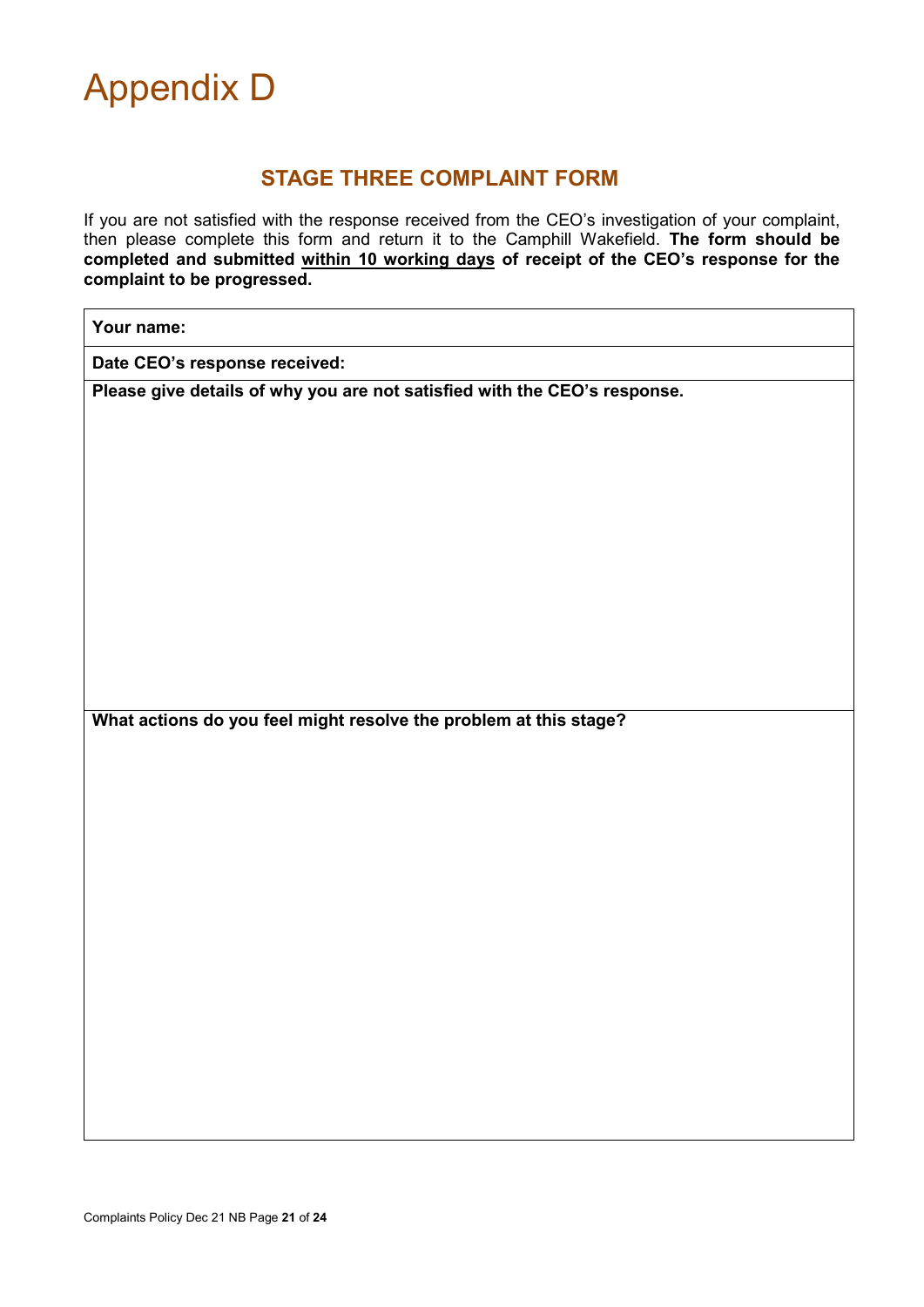| Are you attaching any new paperwork/evidence? If so, please give details. |  |  |
|---------------------------------------------------------------------------|--|--|
|                                                                           |  |  |
|                                                                           |  |  |
|                                                                           |  |  |
|                                                                           |  |  |
|                                                                           |  |  |
|                                                                           |  |  |
|                                                                           |  |  |
|                                                                           |  |  |
| Signature:                                                                |  |  |
| Date:                                                                     |  |  |
| <b>Camphill Wakefield use</b>                                             |  |  |
| Date acknowledgement sent:                                                |  |  |
| By who:                                                                   |  |  |
| <b>Complaint referred to Chair of Trustees / Designated Trustee:</b>      |  |  |
|                                                                           |  |  |
| Date:                                                                     |  |  |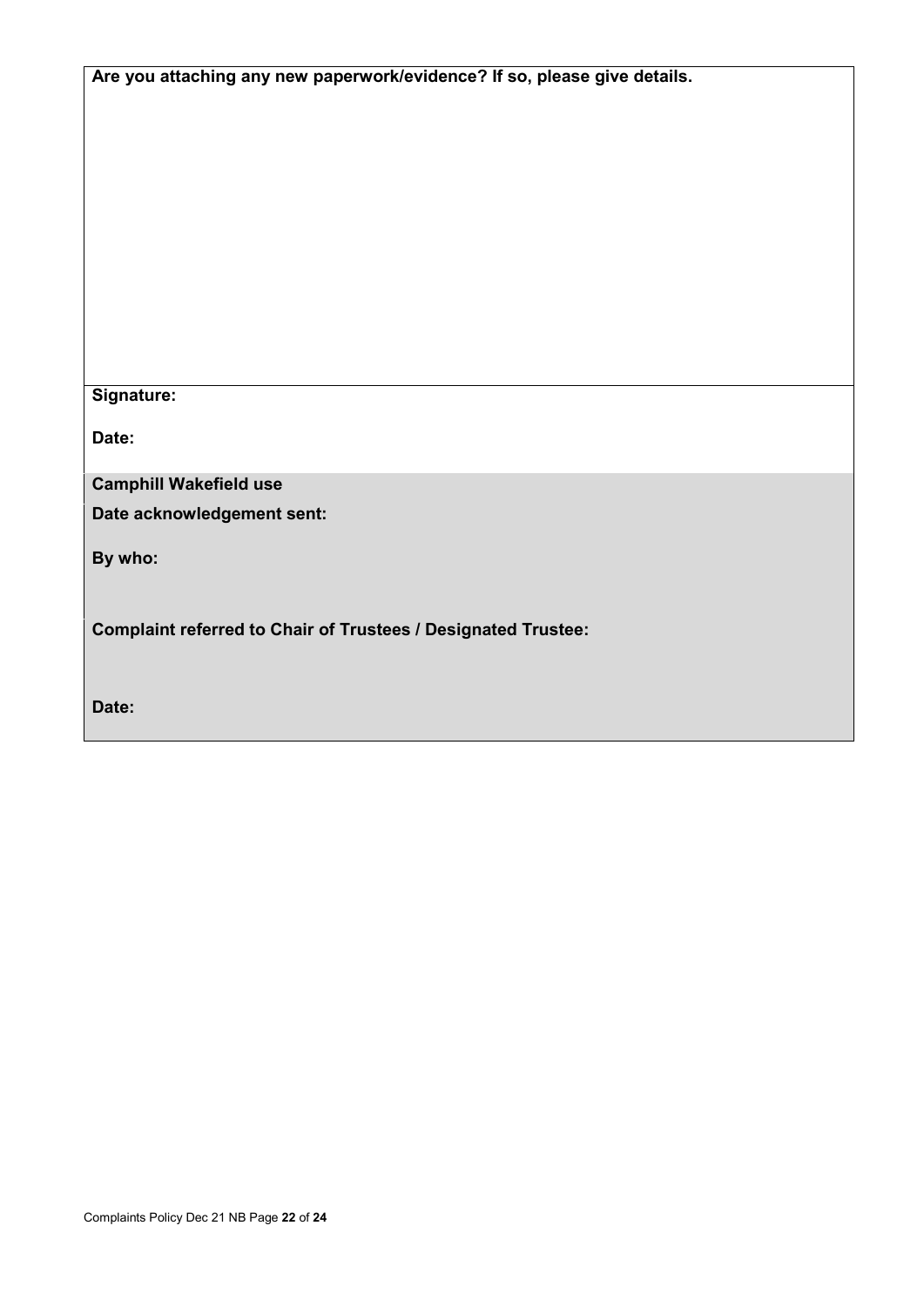<span id="page-22-0"></span>

## **STAGE FOUR COMPLAINT FORM**

If you are not satisfied with the response received from the Chair of Trustees'/Designated Trustee's investigation of your complaint, then please complete this form and return it to the Camphill Wakefield. **The form should be completed and submitted within 10 working days of receipt of the Chair of Trustees'/Designated Trustee's response for the complaint to be progressed.**

| Your name:                                                                                                            |  |  |
|-----------------------------------------------------------------------------------------------------------------------|--|--|
| Date Chair of Trustees' response received:                                                                            |  |  |
| Please provide any further details that you would wish to share with the Panel of Trustees<br>hearing your complaint. |  |  |
|                                                                                                                       |  |  |
|                                                                                                                       |  |  |
|                                                                                                                       |  |  |
|                                                                                                                       |  |  |
|                                                                                                                       |  |  |
|                                                                                                                       |  |  |
|                                                                                                                       |  |  |
|                                                                                                                       |  |  |
|                                                                                                                       |  |  |
|                                                                                                                       |  |  |
| Signature:                                                                                                            |  |  |
|                                                                                                                       |  |  |
| Date:                                                                                                                 |  |  |
| <b>Camphill Wakefield use</b>                                                                                         |  |  |
| Date acknowledgement sent:                                                                                            |  |  |
| By who:                                                                                                               |  |  |
|                                                                                                                       |  |  |
| <b>Complaint referred to Chair of Complaints Panel:</b>                                                               |  |  |
|                                                                                                                       |  |  |
| Date:                                                                                                                 |  |  |